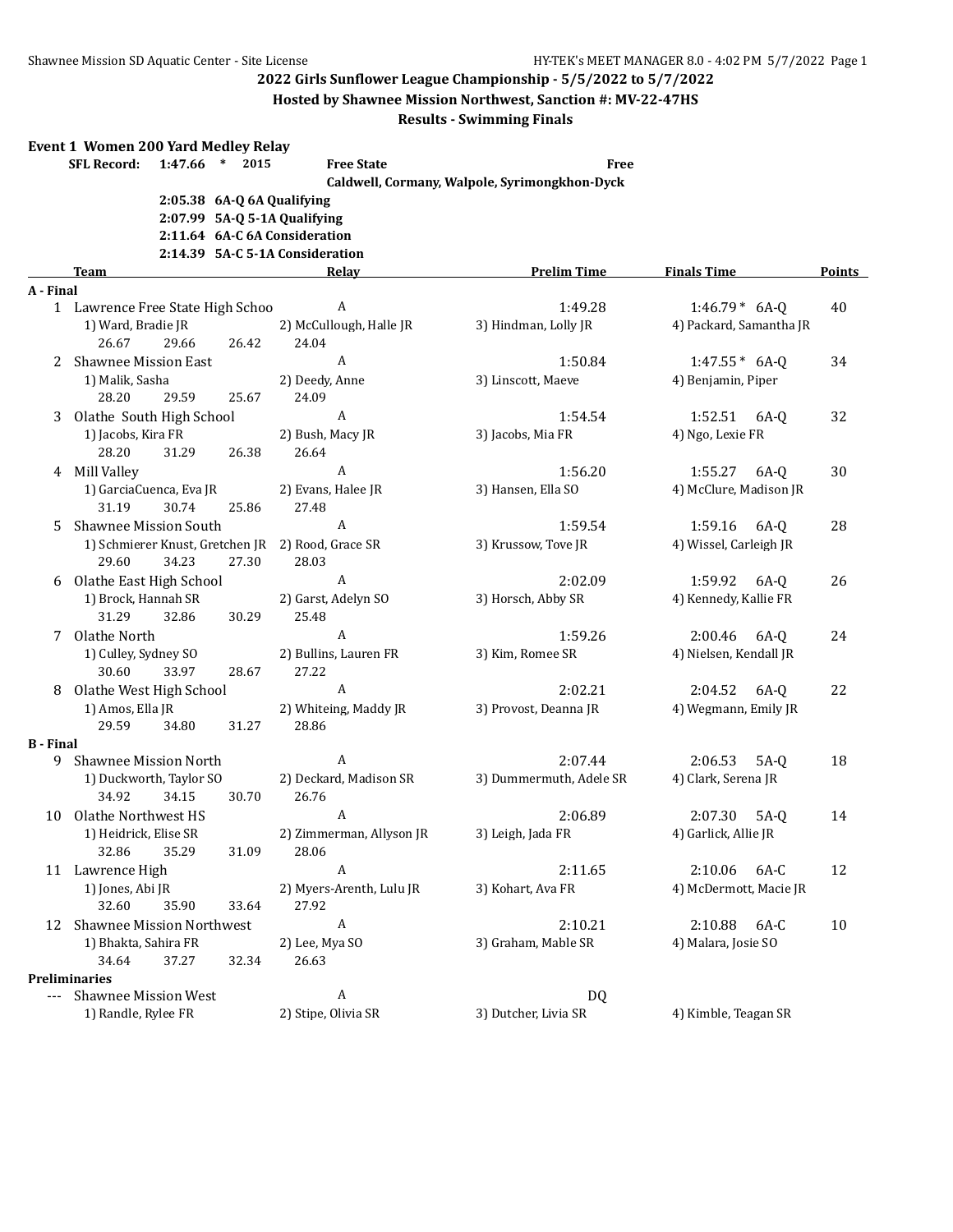**Hosted by Shawnee Mission Northwest, Sanction #: MV-22-47HS**

#### **Results - Swimming Finals**

#### **Event 2 Women 200 Yard Freestyle SFL Record: 1:51.37 \* 2018 Claire Campbell Free State 2:07.23 6A-Q 6A Qualifying 2:12.25 5A-Q 5-1A Qualifying 2:13.59 6A-C 6A Consideration 2:18.86 5A-C 5-1A Consideration Name Yr School Prelim Time Finals Time Points A - Final** 1 Ward, Bradie 19 11 March 1:58.79 1:53.66 6A-O 20 26.15 28.27 29.24 30.00 2 Jacobs, Kira FR Olathe South High School 1:56.31 1:55.15 6A-Q 17 26.27 28.77 29.82 30.29 3 Hansen, Ella SO Mill Valley 1:59.63 1:56.14 6A-Q 16 26.47 28.79 30.11 30.77 4 Braden, Carmen SR Lawrence High 2:01.08 2:01.23 6A-Q 15 27.37 30.34 31.65 31.87 5 Nuckolls, Molly SO Lawrence Free State High Schoo 2:02.49 2:01.87 6A-Q 14 27.78 30.66 31.80 31.63 6 Day, Emma SR Lawrence Free State High Schoo 2:03.65 2:04.18 6A-Q 13 27.59 30.91 32.43 33.25 7 Howard, Ella Shawnee Mission East 2:04.82 2:04.82 6A-Q 12 28.02 31.26 32.56 32.98 8 Branstrom, Emma SO Olathe Northwest HS 2:03.82 2:05.26 6A-Q 11 28.82 31.97 32.38 32.09 **B - Final** 9 Culley, Sydney SO Olathe North 2:07.27 2:06.24 6A-Q 9 29.06 32.36 33.01 31.81 10 Wong, Carrie FR Olathe Northwest HS 2:05.82 2:06.32 6A-Q 7 28.05 31.64 32.69 33.94 11 GarciaCuenca, Eva JR Mill Valley 2:07.73 2:07.14 6A-Q 6 29.15 32.10 33.10 32.79 12 Provost, Deanna JR Olathe West High School 2:07.52 2:08.24 5A-Q 5 29.20 32.30 33.73 33.01 13 King, Abby SR Olathe Northwest HS 2:10.28 2:08.74 5A-Q 4 28.77 32.58 33.62 33.77 14 Gunderman, Meg Shawnee Mission East 2:08.11 2:11.34 5A-Q 3 28.46 32.79 35.50 34.59 15 Donovan, Suzette JR Mill Valley 2:12.00 2:12.39 6A-C 2 29.81 33.26 34.72 34.60 16 Griffin, Caroline SO Olathe Northwest HS 2:14.17 2:12.66 6A-C 1 29.35 33.84 35.41 34.06 **C - Final** 17 Jones, Abi JR Lawrence High 2:15.65 2:10.89 5A-Q 30.83 33.35 33.52 33.19 18 Guy, Aidyn FR Lawrence Free State High Schoo 2:14.40 2:12.60 6A-C 29.50 33.95 34.71 34.44 19 Ireland, Peighton Shawnee Mission East 2:17.21 2:16.80 5A-C 31.28 35.23 36.10 34.19 20 Zastrow, Ashley Shawnee Mission East 2:22.24 2:19.41 30.33 34.36 36.97 37.75 21 Guthrie, Charlotte SO Shawnee Mission South 2:19.14 2:20.11 30.61 35.57 37.19 36.74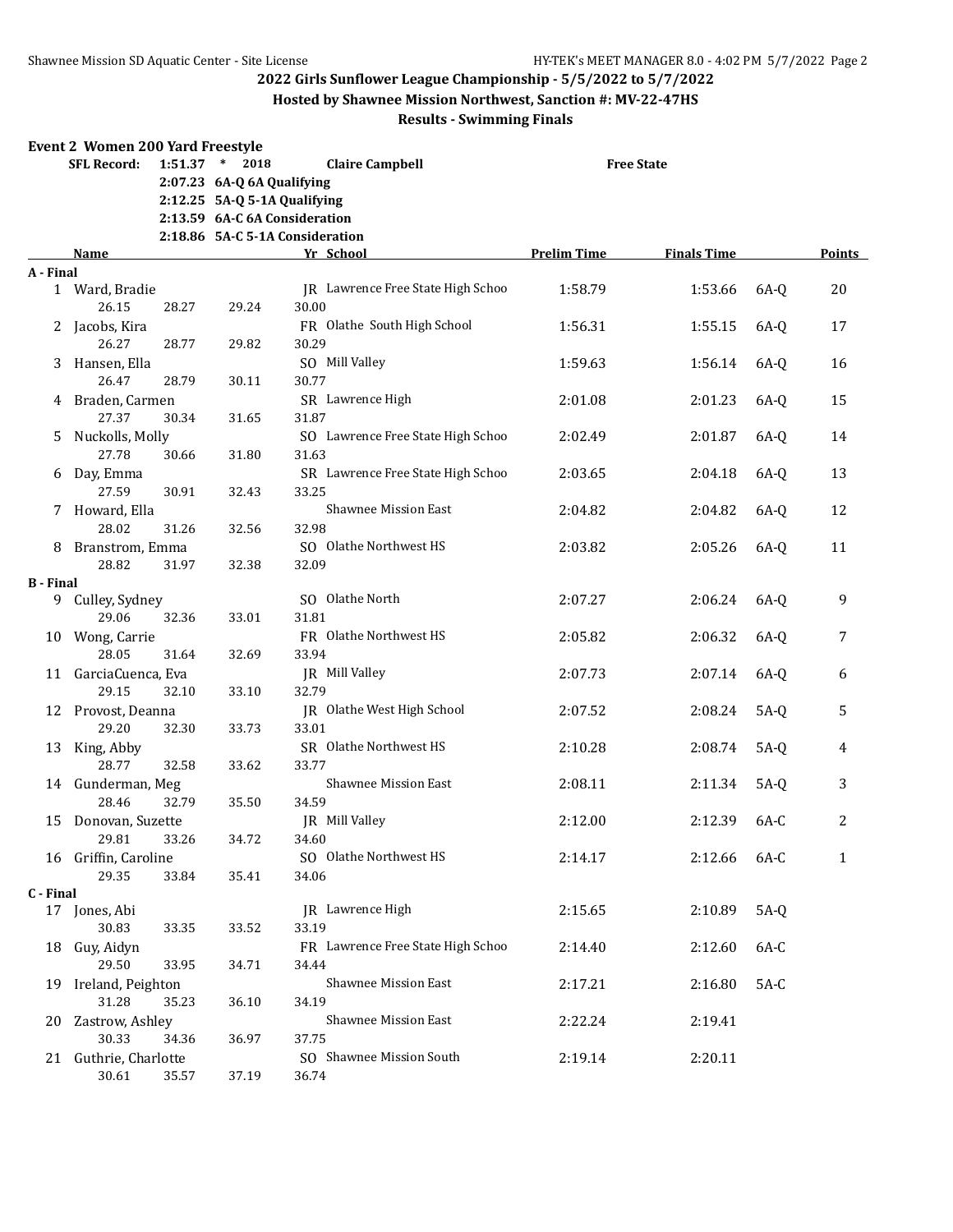**C - Final ... (Event 2 Women 200 Yard Freestyle)**

**2022 Girls Sunflower League Championship - 5/5/2022 to 5/7/2022**

**Hosted by Shawnee Mission Northwest, Sanction #: MV-22-47HS**

|                  | <b>Name</b>                      |         |                                                                  |       | Yr School                           | <b>Prelim Time</b> | <b>Finals Time</b>  |        | <b>Points</b> |
|------------------|----------------------------------|---------|------------------------------------------------------------------|-------|-------------------------------------|--------------------|---------------------|--------|---------------|
| 22               | Wegmann, Emily                   |         |                                                                  |       | JR Olathe West High School          | 2:16.13            | 2:22.53             |        |               |
|                  | 31.29                            | 37.18   | 38.41                                                            | 35.65 |                                     |                    |                     |        |               |
| 23               | Krug, Madi                       |         |                                                                  |       | SO Olathe East High School          | 2:25.14            | 2:23.89             |        |               |
|                  | 32.65                            | 37.27   | 38.05                                                            | 35.92 |                                     |                    |                     |        |               |
|                  | 24 Lee, Eileen                   |         |                                                                  |       | SO Olathe East High School          | 2:25.07            | 2:24.47             |        |               |
|                  | 32.39                            | 36.75   | 37.89                                                            | 37.44 |                                     |                    |                     |        |               |
|                  | <b>Preliminaries</b>             |         |                                                                  |       |                                     |                    |                     |        |               |
|                  | 21 Unekis, Paige                 |         |                                                                  |       | JR Lawrence High                    | 2:18.22            |                     |        |               |
|                  | 26 Frye, Clara                   |         |                                                                  |       | SR Olathe East High School          | 2:30.49            |                     |        |               |
| 27               | Miner, Kaitlyn                   |         |                                                                  |       | JR Olathe West High School          | 2:31.50            |                     |        |               |
| 28               | Sibson, Julia                    |         |                                                                  |       | SO Olathe East High School          | 2:33.81            |                     |        |               |
| 29               | Wilson, Hannah                   |         |                                                                  |       | <b>IR</b> Shawnee Mission Northwest | 2:35.53            |                     |        |               |
| 30               | Gast, Elaine                     |         |                                                                  |       | SO Shawnee Mission Northwest        | 2:58.00            |                     |        |               |
| $---$            | Dutcher, Livia                   |         |                                                                  |       | SR Shawnee Mission West             | <b>DQ</b>          |                     |        |               |
|                  | <b>Event 3 Women 200 Yard IM</b> |         |                                                                  |       |                                     |                    |                     |        |               |
|                  | <b>SFL Record:</b>               | 2:05.35 | 2018<br>$\ast$                                                   |       | Anika Lam                           |                    | <b>Olathe North</b> |        |               |
|                  |                                  |         | 2:24.55 6A-Q 6A Qualifying                                       |       |                                     |                    |                     |        |               |
|                  |                                  |         | 2:31.44 5A-Q 5-1A Qualifying                                     |       |                                     |                    |                     |        |               |
|                  |                                  |         | 2:31.78 6A-C 6A Consideration<br>2:39.02 5A-C 5-1A Consideration |       |                                     |                    |                     |        |               |
|                  | Name                             |         |                                                                  |       | Yr School                           | <b>Prelim Time</b> | <b>Finals Time</b>  |        | <b>Points</b> |
| A - Final        |                                  |         |                                                                  |       |                                     |                    |                     |        |               |
|                  | 1 Deedy, Anne                    |         |                                                                  |       | <b>Shawnee Mission East</b>         | 2:09.80            | 2:05.81             | 6A-Q   | 20            |
|                  | 27.17                            | 31.66   | 36.12                                                            | 30.86 |                                     |                    |                     |        |               |
| 2                | McCullough, Halle                |         |                                                                  |       | JR Lawrence Free State High Schoo   | 2:13.99            | 2:11.04             | 6A-0   | 17            |
|                  | 28.70                            | 33.44   | 37.61                                                            | 31.29 |                                     |                    |                     |        |               |
| 3                | Jacobs, Mia                      |         |                                                                  |       | FR Olathe South High School         | 2:14.10            | 2:11.27             | 6A-0   | 16            |
|                  | 28.32                            | 34.35   | 37.63                                                            | 30.97 |                                     |                    |                     |        |               |
|                  | 4 Jones, Ali                     |         |                                                                  |       | SR Lawrence High                    | 2:18.82            | 2:16.17             | 6A-0   | 15            |
|                  | 29.42                            | 34.39   | 39.91                                                            | 32.45 |                                     |                    |                     |        |               |
| 5                | Evans, Halee                     |         |                                                                  |       | JR Mill Valley                      | 2:19.46            | 2:18.56             | 6A-Q   | 14            |
|                  | 29.22                            | 35.63   | 39.43                                                            | 34.28 |                                     |                    |                     |        |               |
| 6                | Wilson, Jocelyn                  |         |                                                                  |       | FR Lawrence Free State High Schoo   | 2:20.61            | 2:18.77             | 6A-Q   | 13            |
|                  | 29.08                            | 34.78   | 42.28                                                            | 32.63 | JR Olathe South High School         |                    |                     |        |               |
| 7                | Bush, Macy<br>32.23              | 35.94   | 38.03                                                            | 33.12 |                                     | 2:20.11            | 2:19.32             | 6A-0   | 12            |
|                  | 8 Garst, Adelyn                  |         |                                                                  |       | SO Olathe East High School          | 2:20.39            | 2:22.10 6A-Q        |        | 11            |
|                  | 29.93                            | 36.41   | 40.47                                                            | 35.29 |                                     |                    |                     |        |               |
| <b>B</b> - Final |                                  |         |                                                                  |       |                                     |                    |                     |        |               |
|                  | 9 King, AnnMarie                 |         |                                                                  |       | SO Olathe Northwest HS              | 2:21.66            | 2:21.58             | $6A-Q$ | 9             |
|                  | 30.35                            | 35.98   | 42.01                                                            | 33.24 |                                     |                    |                     |        |               |
|                  | 10 Schmierer Knust, Gretchen     |         |                                                                  |       | JR Shawnee Mission South            | 2:23.41            | 2:23.62             | $6A-Q$ | 7             |
|                  | 29.63                            | 34.13   | 47.53                                                            | 32.33 |                                     |                    |                     |        |               |
|                  | 11 Bullins, Lauren               |         |                                                                  |       | FR Olathe North                     | 2:25.62            | 2:24.36             | $6A-Q$ | 6             |
|                  | 30.47                            | 37.12   | 42.31                                                            | 34.46 |                                     |                    |                     |        |               |
| 12               | Nachtigal, Calliegh              |         |                                                                  |       | <b>Shawnee Mission East</b>         | 2:25.65            | 2:26.16             | $5A-Q$ | 5             |
|                  | 31.66                            | 36.16   | 44.28                                                            | 34.06 |                                     |                    |                     |        |               |
| 13               | Ngo, Lexie                       |         |                                                                  |       | FR Olathe South High School         | 2:28.74            | 2:29.84             | $5A-Q$ | 4             |
|                  | 31.72                            | 41.32   | 42.44                                                            | 34.36 |                                     |                    |                     |        |               |
|                  | 14 Marksz, Taylor                |         |                                                                  |       | FR Shawnee Mission West             | 2:33.12            | 2:30.01             | $5A-Q$ | 3             |
|                  | 34.07                            | 36.12   | 44.19                                                            | 35.63 |                                     |                    |                     |        |               |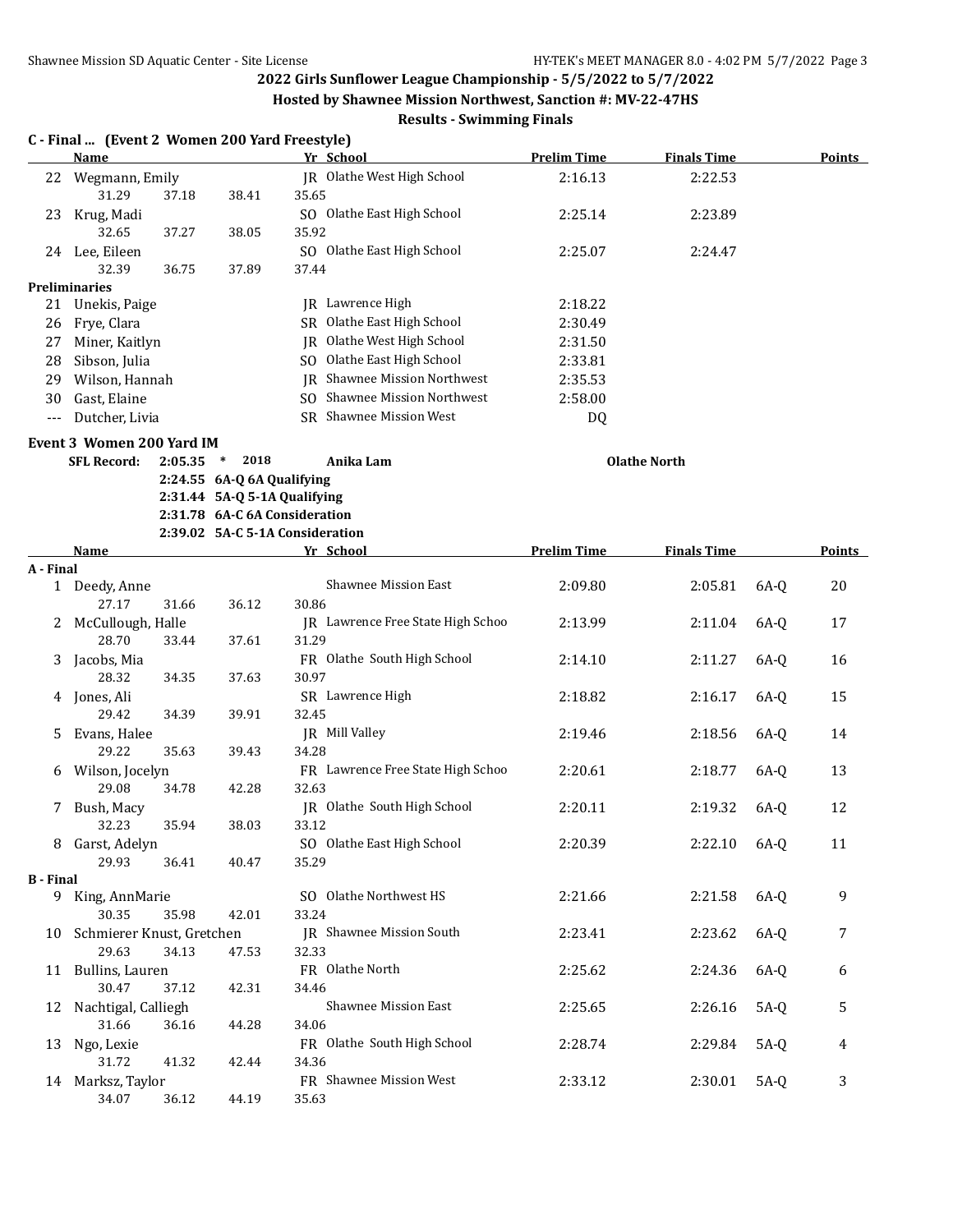**Hosted by Shawnee Mission Northwest, Sanction #: MV-22-47HS**

## **Results - Swimming Finals**

#### **B - Final ... (Event 3 Women 200 Yard IM)**

|                  | <b>Name</b>                                              |                               |       | Yr School                         | <b>Prelim Time</b> | <b>Finals Time</b> |        | <b>Points</b> |
|------------------|----------------------------------------------------------|-------------------------------|-------|-----------------------------------|--------------------|--------------------|--------|---------------|
| 15               | Whiteing, Maddy<br>33.77<br>39.82                        | 44.81                         | 36.37 | JR Olathe West High School        | 2:35.71            | 2:34.77            | $5A-C$ | 2             |
| 16               | Stiles, Rachael<br>32.24<br>38.83                        | 48.57                         | 37.45 | Shawnee Mission East              | 2:38.06            | 2:37.09            | $5A-C$ | $\mathbf{1}$  |
| C - Final        |                                                          |                               |       |                                   |                    |                    |        |               |
|                  | 17 McCabe, Georgia<br>33.76<br>39.91                     | 51.14                         | 39.49 | SO Shawnee Mission South          | 2:50.65            | 2:44.30            |        |               |
| 18               | Lister, Laci<br>35.23<br>41.55                           | 49.75                         | 38.92 | SO Olathe West High School        | 2:50.87            | 2:45.45            |        |               |
| 19               | Kohart, Ava<br>37.77<br>41.56                            | 49.98                         | 36.64 | FR Lawrence High                  | 2:46.48            | 2:45.95            |        |               |
| 20               | Robertson, Karsyn                                        |                               |       | JR Lawrence Free State High Schoo | 2:44.18            | 2:46.33            |        |               |
|                  | 35.65<br>42.17<br>21 Gao, May                            | 50.06                         | 38.45 | JR Lawrence Free State High Schoo | 2:51.92            | 2:48.72            |        |               |
|                  | 35.79<br>42.18<br>22 Heidrick, Elise                     | 50.12                         | 40.63 | SR Olathe Northwest HS            | 2:48.51            | 2:49.84            |        |               |
|                  | 37.69<br>38.10<br><b>Event 4 Women 50 Yard Freestyle</b> | 56.26                         | 37.79 |                                   |                    |                    |        |               |
|                  | <b>SFL Record:</b>                                       | 23.39 * 2013                  |       | <b>Courtney Caldwell</b>          |                    | <b>Free State</b>  |        |               |
|                  |                                                          | 26.29 6A-Q 6A Qualifying      |       |                                   |                    |                    |        |               |
|                  |                                                          | 26.84 5A-Q 5-1A Qualifying    |       |                                   |                    |                    |        |               |
|                  |                                                          | 27.60 6A-C 6A Consideration   |       |                                   |                    |                    |        |               |
|                  |                                                          | 28.18 5A-C 5-1A Consideration |       |                                   |                    |                    |        |               |
|                  | Name                                                     |                               |       | Yr School                         | <b>Prelim Time</b> | <b>Finals Time</b> |        | Points        |
| A - Final        | 1 Benjamin, Piper                                        |                               |       | <b>Shawnee Mission East</b>       | 24.93              | 24.22              | $6A-Q$ | 20            |
| 2                | Packard, Samantha                                        |                               |       | JR Lawrence Free State High Schoo | 24.99              | 24.37              | $6A-Q$ | 17            |
| 3                | Engelbrecht, Liza                                        |                               |       | SO Lawrence Free State High Schoo | 24.89              | 24.49              | $6A-Q$ | 16            |
| 4                | Fink, Lydia                                              |                               |       | SO Olathe West High School        | 25.51              | 25.39              | $6A-Q$ | 15            |
| 5                | Kennedy, Kallie                                          |                               |       | FR Olathe East High School        | 25.70              | 25.48              | $6A-Q$ | 14            |
| 6                | Krussow, Tove                                            |                               |       | JR Shawnee Mission South          | 26.07              | 26.09              | $6A-Q$ | 13            |
| 7                | Garrison, Francie                                        |                               |       | Shawnee Mission East              | 25.81              | 26.11              | $6A-Q$ | 12            |
| 8                | Stiede, Jasmine                                          |                               |       | FR Olathe West High School        | 26.08              | 26.51              | $5A-Q$ | 11            |
| <b>B</b> - Final |                                                          |                               |       |                                   |                    |                    |        |               |
| 9.               | Kostner, Lucy                                            |                               |       | Shawnee Mission East              | 26.99              | 26.50              | $5A-Q$ | 9             |
| 10               | Malara, Josie                                            |                               |       | SO Shawnee Mission Northwest      | 27.17              | 26.67              | $5A-Q$ | 7             |
|                  | 11 Garza, Paige                                          |                               |       | SR Olathe North                   | 26.56              | 26.85              | 6A-C   | 6             |
| 12               | Enemark, Reagan                                          |                               |       | SO Mill Valley                    | 27.23              | 26.91              | 6A-C   | 5             |
| 13               | Yun, Ella                                                |                               |       | Shawnee Mission East              | 27.20              | 26.97              | 6A-C   | 4             |
| 14               | Kimble, Teagan                                           |                               |       | SR Shawnee Mission West           | 27.25              | 27.16              | $6A-C$ | 3             |
| 15               | Liu, Silvio                                              |                               |       | JR Lawrence Free State High Schoo | 27.24              | 27.21              | 6A-C   | 2             |
| 16               | Depetre, Jaden                                           |                               |       | JR Olathe East High School        | 27.12              | 27.26              | 6A-C   | 1             |
| C - Final        |                                                          |                               |       |                                   |                    |                    |        |               |
| 17               | Pedrigi, Samantha                                        |                               |       | SO Shawnee Mission West           | 27.49              | 27.30              | 6A-C   |               |
| 18               | Dill, Alayna                                             |                               | IR    | Mill Valley                       | 27.99              | 27.74              | $5A-C$ |               |
| 19               | Nielsen, Kendall                                         |                               | IR    | Olathe North                      | 27.69              | 27.83              | $5A-C$ |               |
| 20               | Fluke, Maddie                                            |                               | IR    | Olathe West High School           | 27.59              | 27.87              | $5A-C$ |               |
| 21               | Hossler, Abbey                                           |                               |       | SR Lawrence Free State High Schoo | 27.44              | 28.11              | $5A-C$ |               |
| 22               | Sanders, Susan                                           |                               |       | FR Olathe Northwest HS            | 27.98              | 28.15              | $5A-C$ |               |
| 23               | Garlick, Allie                                           |                               |       | JR Olathe Northwest HS            | 27.75              | 28.29              |        |               |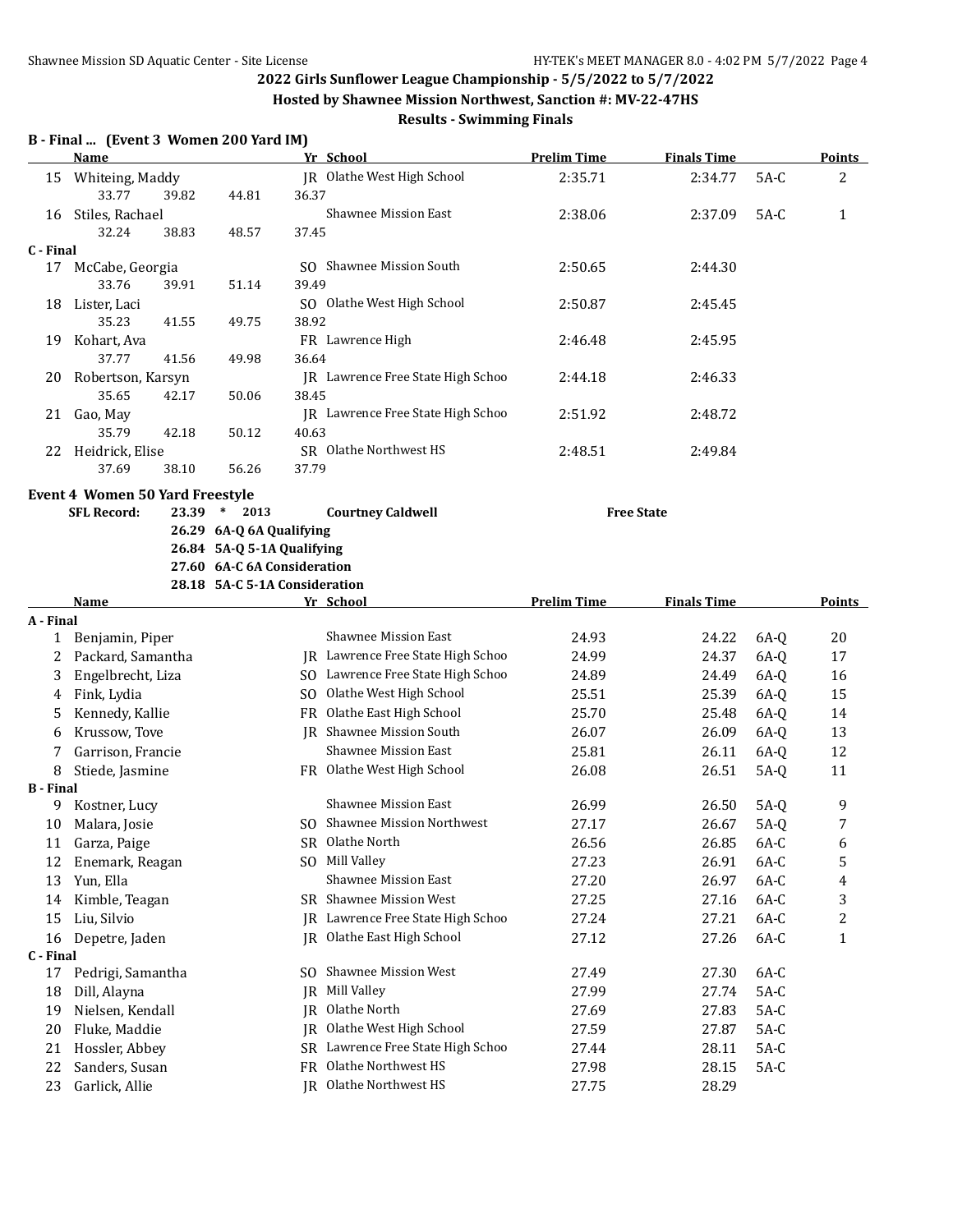**Hosted by Shawnee Mission Northwest, Sanction #: MV-22-47HS**

## **Results - Swimming Finals**

#### **C - Final ... (Event 4 Women 50 Yard Freestyle)**

|           | <b>Name</b>                             |                                 | Yr School                         | <b>Prelim Time</b> | <b>Finals Time</b> |      | <b>Points</b> |
|-----------|-----------------------------------------|---------------------------------|-----------------------------------|--------------------|--------------------|------|---------------|
|           | 24 Reno, Brenley                        |                                 | SR Olathe South High School       | 28.46              | 28.87              |      |               |
|           | <b>Preliminaries</b>                    |                                 |                                   |                    |                    |      |               |
| 25        | Leigh, Jada                             |                                 | FR Olathe Northwest HS            | 28.51              |                    |      |               |
| 26        | Myers-Arenth, Lulu                      |                                 | JR Lawrence High                  | 28.58              |                    |      |               |
| 27        | Tims, Maren                             |                                 | SO Shawnee Mission West           | 28.63              |                    |      |               |
| 28        | Liby, Carlee                            |                                 | SR Mill Valley                    | 28.65              |                    |      |               |
| 29        | Wissel, Carleigh                        | IR                              | Shawnee Mission South             | 28.75              |                    |      |               |
| 30        | Brock, Hannah                           |                                 | SR Olathe East High School        | 28.77              |                    |      |               |
| 31        | McDermott, Macie                        | IR                              | Lawrence High                     | 28.83              |                    |      |               |
| $*32$     | Hartel, Maddie                          | SO.                             | Olathe West High School           | 28.95              |                    |      |               |
| $*32$     | Horsch, Abby                            |                                 | SR Olathe East High School        | 28.95              |                    |      |               |
| 34        | Turner, Evelyn                          | SO.                             | Shawnee Mission North             | 29.02              |                    |      |               |
| 35        | Rood, Grace                             |                                 | SR Shawnee Mission South          | 29.17              |                    |      |               |
| 36        | Godfrey, Lily                           |                                 | SR Mill Valley                    | 29.30              |                    |      |               |
| 37        | Graham, Mable                           |                                 | SR Shawnee Mission Northwest      | 29.31              |                    |      |               |
| 38        | Lee, Mya                                | SO.                             | <b>Shawnee Mission Northwest</b>  | 29.56              |                    |      |               |
| 39        | Rodenbeek, Ima                          |                                 | SR Lawrence High                  | 29.82              |                    |      |               |
| 40        | Swilor, Kendall                         |                                 | SR Olathe South High School       | 29.94              |                    |      |               |
| 41        | Wasco, Melody                           | SO.                             | <b>Shawnee Mission South</b>      | 30.14              |                    |      |               |
| 42        | Dreiling, Brooklynn                     |                                 | IR Shawnee Mission West           | 30.24              |                    |      |               |
| 43        | Giles, Elisa                            | IR                              | Olathe South High School          | 30.76              |                    |      |               |
| 44        | Klish, Isabel                           |                                 | SO Lawrence High                  | 31.08              |                    |      |               |
| 45        | Morgan, Emory                           |                                 | Olathe North<br>IR                | 31.15              |                    |      |               |
| 46        | Duewel, Luisa<br>SO.                    |                                 | Shawnee Mission Northwest         | 31.53              |                    |      |               |
| 47        | Cleveland, Sadie                        |                                 | FR Olathe North                   | 31.61              |                    |      |               |
| 48        | Swaney, Olivia                          | SR.                             | Olathe South High School          | 32.04              |                    |      |               |
| ---       | Dummermuth, Adele                       |                                 | SR Shawnee Mission North          | <b>DFS</b>         |                    |      |               |
| $---$     | Asbury, Isobel                          | SO.                             | Shawnee Mission North             | <b>DFS</b>         |                    |      |               |
|           | <b>Event 6 Women 100 Yard Butterfly</b> |                                 |                                   |                    |                    |      |               |
|           | <b>SFL Record:</b><br>56.06             | 2014<br>$\ast$                  | <b>Courtney Caldwell</b>          |                    | <b>Free State</b>  |      |               |
|           |                                         | $1:05.26$ 6A-Q 6A Qualifying    |                                   |                    |                    |      |               |
|           |                                         | 1:07.95 5A-Q 5-1A Qualifying    |                                   |                    |                    |      |               |
|           |                                         | 1:08.52 6A-C 6A Consideration   |                                   |                    |                    |      |               |
|           |                                         | 1:11.35 5A-C 5-1A Consideration |                                   |                    |                    |      |               |
|           | Name                                    |                                 | Yr School                         | <b>Prelim Time</b> | <b>Finals Time</b> |      | Points        |
| A - Final |                                         |                                 |                                   |                    |                    |      |               |
| 1         | Linscott, Maeve                         |                                 | Shawnee Mission East              | 59.33              | 58.12              | 6A-Q | 20            |
|           | 27.18<br>30.94                          |                                 |                                   |                    |                    |      |               |
|           | 2 Engelbrecht, Liza<br>27.13<br>32.04   |                                 | SO Lawrence Free State High Schoo | 59.38              | 59.17              | 6A-Q | 17            |
| 3         | Hindman, Lolly<br>27.46<br>32.61        |                                 | JR Lawrence Free State High Schoo | 59.88              | 1:00.07            | 6A-Q | 16            |
|           | 4 Benjamin, Piper<br>27.19<br>33.15     |                                 | <b>Shawnee Mission East</b>       | 59.37              | 1:00.34            | 6A-Q | 15            |
| 5         | Gao, Gayla                              |                                 | FR Lawrence Free State High Schoo | 1:03.15            | 1:02.67            | 6A-Q | 14            |
| 6         | 29.96<br>32.71<br>Wong, Carrie          |                                 | FR Olathe Northwest HS            | 1:03.39            | 1:03.54            | 6A-Q | 13            |
|           | 29.84<br>33.70                          |                                 |                                   |                    |                    |      |               |
| 7.        | Kim, Romee<br>29.10<br>34.79            |                                 | SR Olathe North                   | 1:03.25            | 1:03.89            | 6A-Q | 12            |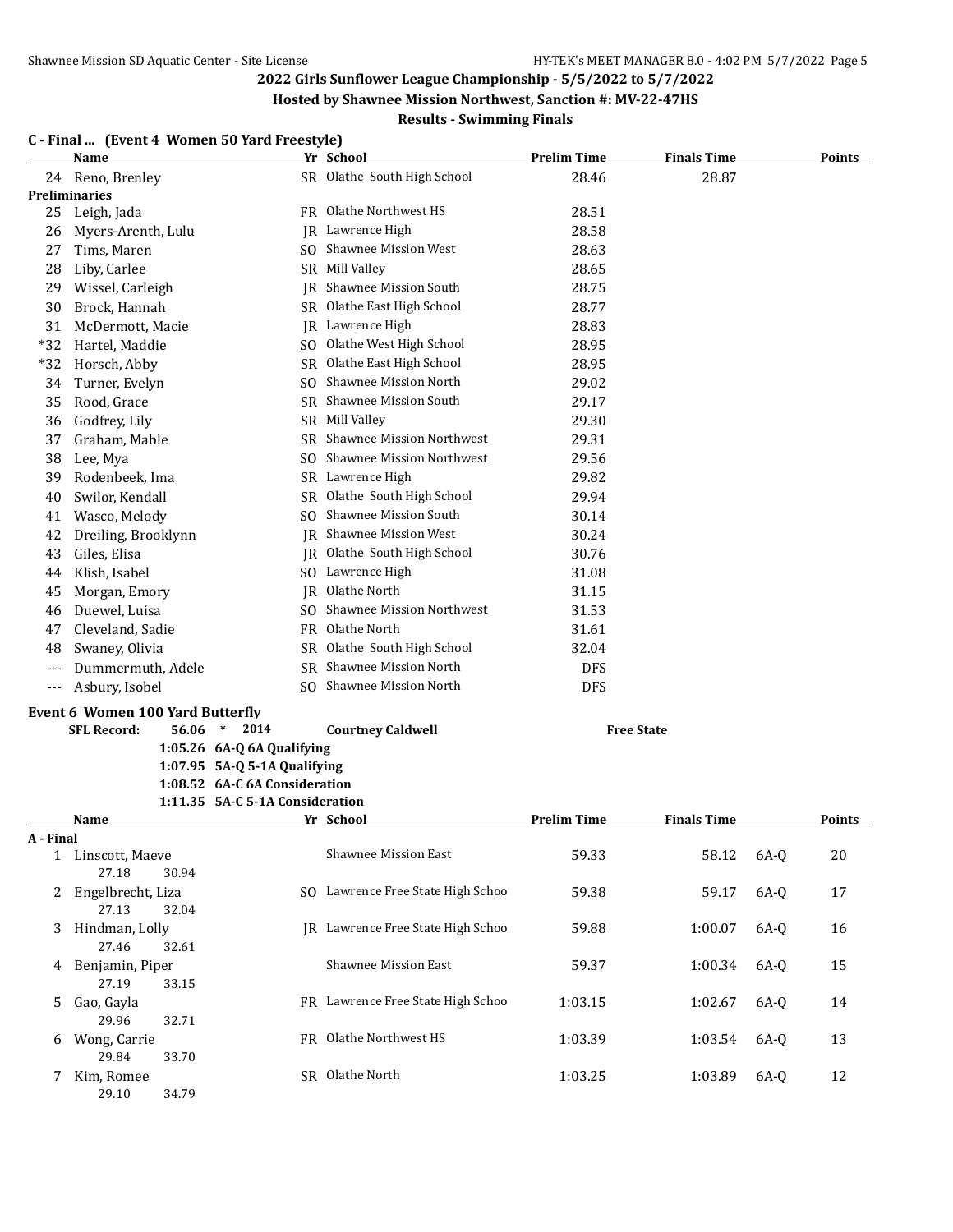**Hosted by Shawnee Mission Northwest, Sanction #: MV-22-47HS**

|                  | <b>Name</b>                      |       | A - Final  (Event 6 Women 100 Yard Butterfly) | Yr School                         | <b>Prelim Time</b> | <b>Finals Time</b> |        | <b>Points</b> |
|------------------|----------------------------------|-------|-----------------------------------------------|-----------------------------------|--------------------|--------------------|--------|---------------|
| 8                | Sandstrom, Caroline              |       |                                               | Shawnee Mission East              | 1:04.49            | 1:05.97            | $5A-Q$ | 11            |
|                  | 30.48                            | 35.49 |                                               |                                   |                    |                    |        |               |
| <b>B</b> - Final |                                  |       |                                               |                                   |                    |                    |        |               |
|                  | 9 Amos, Ella<br>30.00            | 34.51 |                                               | JR Olathe West High School        | 1:05.30            | 1:04.51            | $6A-Q$ | 9             |
|                  | 10 King, Abby<br>30.89           | 35.46 |                                               | SR Olathe Northwest HS            | 1:05.58            | 1:06.35            | $5A-Q$ | 7             |
|                  | 11 Leigh, Jada                   |       |                                               | FR Olathe Northwest HS            | 1:10.87            | 1:09.93            | $5A-C$ | 6             |
|                  | 32.59<br>12 Reno, Brenley        | 37.34 |                                               | SR Olathe South High School       | 1:10.93            | 1:11.18            | $5A-C$ | 5             |
|                  | 33.61<br>13 Derr, Rosemary       | 37.57 |                                               | <b>IR</b> Shawnee Mission South   | 1:13.22            | 1:11.75            |        | 4             |
|                  | 32.29                            | 39.46 |                                               |                                   |                    |                    |        |               |
|                  | 14 Lindberg, Sophie<br>31.96     | 41.97 |                                               | <b>Shawnee Mission East</b>       | 1:12.20            | 1:13.93            |        | 3             |
|                  | 15 Robertson, Karsyn<br>36.31    | 41.08 |                                               | JR Lawrence Free State High Schoo | 1:16.53            | 1:17.39            |        | 2             |
|                  | 16 Graham, Mable<br>35.01        | 42.57 |                                               | SR Shawnee Mission Northwest      | 1:15.80            | 1:17.58            |        | $\mathbf{1}$  |
| C - Final        |                                  |       |                                               |                                   |                    |                    |        |               |
|                  | 17 McLeod, Hannah<br>33.96       | 39.94 |                                               | JR Mill Valley                    | 1:16.86            | 1:13.90            |        |               |
|                  | 18 Lister, Laci<br>35.11         | 41.45 |                                               | SO Olathe West High School        | 1:16.76            | 1:16.56            |        |               |
|                  | 19 Seyler, Colleen               | 42.88 |                                               | FR Olathe East High School        | 1:18.41            | 1:19.15            |        |               |
|                  | 36.27<br>20 Dutcher, Livia       |       |                                               | SR Shawnee Mission West           | 1:18.43            | 1:21.04            |        |               |
|                  | 34.35<br>21 Culley, Naomi        | 46.69 |                                               | JR Shawnee Mission North          | 1:24.92            | 1:22.47            |        |               |
|                  | 36.49                            | 45.98 |                                               |                                   |                    |                    |        |               |
|                  | Event 7 Women 100 Yard Freestyle |       |                                               |                                   |                    |                    |        |               |
|                  | <b>SFL Record:</b>               |       | 50.75 * 2015                                  | <b>Courtney Caldwell</b>          |                    | <b>Free State</b>  |        |               |
|                  |                                  |       | 57.71 6A-Q 6A Qualifying                      |                                   |                    |                    |        |               |
|                  |                                  |       | 59.40 5A-Q 5-1A Qualifying                    |                                   |                    |                    |        |               |
|                  |                                  |       | 1:00.60 6A-C 6A Consideration                 |                                   |                    |                    |        |               |
|                  |                                  |       | 1:02.37 5A-C 5-1A Consideration               |                                   |                    |                    |        |               |
|                  | <b>Name</b>                      |       |                                               | Yr School                         | <b>Prelim Time</b> | <b>Finals Time</b> |        | <b>Points</b> |
| A - Final        |                                  |       |                                               |                                   |                    |                    |        |               |
|                  | 1 Hansen, Ella<br>25.87          | 27.06 |                                               | SO Mill Valley                    | 54.36              | 52.93              | $6A-Q$ | 20            |
|                  | 2 Packard, Samantha<br>25.81     | 27.35 |                                               | JR Lawrence Free State High Schoo | 54.17              | 53.16              | $6A-Q$ | 17            |
| 3                | Fink, Lydia<br>26.33             | 30.08 | SO.                                           | Olathe West High School           | 55.99              | 56.41              | $6A-Q$ | 16            |
| 4                | Barrett, Emmy                    |       |                                               | Shawnee Mission East              | 56.98              | 56.73              | $6A-Q$ | 15            |
| 5.               | 26.97<br>Day, Emma               | 29.76 |                                               | SR Lawrence Free State High Schoo | 56.81              | 56.77              | $6A-Q$ | 14            |
|                  | 27.27                            | 29.50 |                                               |                                   |                    |                    |        |               |
| 6                | Malik, Sasha<br>27.24            | 30.01 |                                               | Shawnee Mission East              | 56.88              | 57.25              | $6A-Q$ | 13            |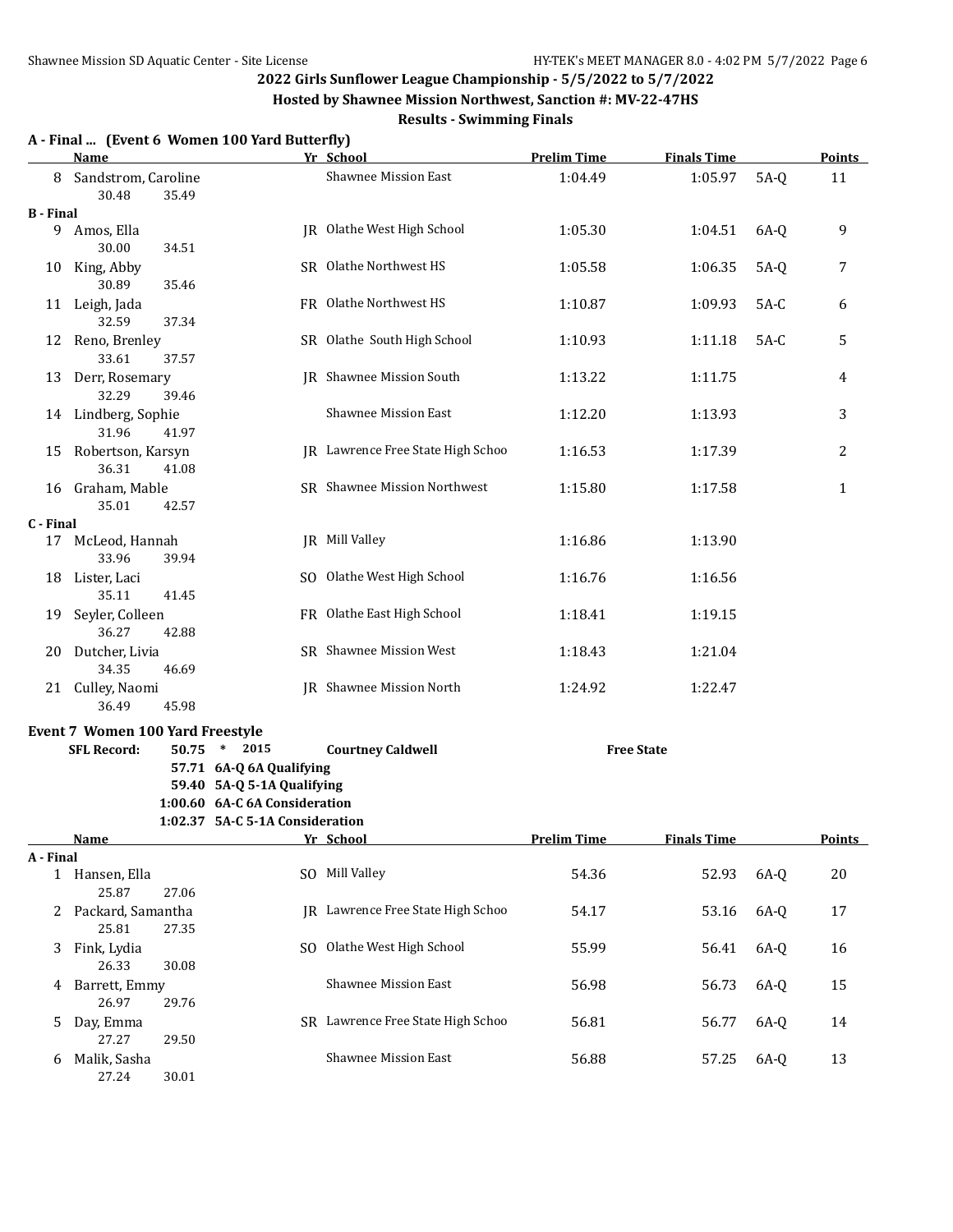**Hosted by Shawnee Mission Northwest, Sanction #: MV-22-47HS**

#### **Results - Swimming Finals**

#### **A - Final ... (Event 7 Women 100 Yard Freestyle) Name Yr School Prelim Time Finals Time Points** 7 Branstrom, Emma SO Olathe Northwest HS 56.57 57.27 6A-Q 12 27.77 29.50 8 Kennedy, Kallie **FR** Olathe East High School 58.32 58.63 5A-Q 11 27.42 31.21 **B - Final** 9 Kostner, Lucy Shawnee Mission East 59.32 58.68 5A-Q 9 27.91 30.77 10 Malara, Josie SO Shawnee Mission Northwest 59.63 59.42 6A-C 7 28.03 31.39 11 Garza, Paige 64-C 6 SR Olathe North 58.79 59.49 6A-C 6 28.89 30.60 12 Liu, Silvio JR Lawrence Free State High Schoo 59.78 59.71 6A-C 5 28.48 31.23 13 Clark, Serena **13 Clark, Serena** JR Shawnee Mission North 59.48 59.74 6A-C 4 28.03 31.71 14 Stiede, Jasmine FR Olathe West High School 59.68 1:00.02 6A-C 3 28.13 31.89 15 Reiser, Caroline Shawnee Mission East 59.53 1:00.11 6A-C 2 28.54 31.57 16 Enemark, Reagan SO Mill Valley 59.57 1:00.15 6A-C 1 28.07 32.08 **C - Final** 17 Bullins, Lauren FR Olathe North 1:00.10 57.81 5A-Q 27.50 30.31 18 Guy, Aidyn FR Lawrence Free State High Schoo 59.85 59.86 6A-C 28.91 30.95 19 Fluke, Maddie JR Olathe West High School 59.99 59.88 6A-C 28.82 31.06 20 Depetre, Jaden JR Olathe East High School 1:01.36 1:00.50 6A-C 28.36 32.14 21 McClure, Madison JR Mill Valley 1:00.99 1:00.53 6A-C 28.90 31.63 22 Nielsen, Kendall **IR Olathe North 1:02.25** 1:02.25 1:02.24 5A-C 29.81 32.43 23 Guthrie, Charlotte SO Shawnee Mission South 1:02.19 1:02.43 29.86 32.57 24 Bergerat, Eden FR Olathe North 1:03.81 1:05.00 30.79 34.21 **Preliminaries** 25 Wissel, Carleigh JR Shawnee Mission South 1:03.85 26 Garlick, Allie **I.2.4.09** JR Olathe Northwest HS 1:04.09 27 Zimmerman, Allyson JR Olathe Northwest HS 1:04.15 28 Olivarez, Torri JR Mill Valley 1:04.78 29 Sibson, Julia SO Olathe East High School 1:06.00 30 Hartel, Maddie SO Olathe West High School 1:06.11 31 Horsch, Abby SR Olathe East High School 1:06.38 32 Rodenbeek, Ima SR Lawrence High 1:06.96 33 McDermott, Macie JR Lawrence High 1:07.00 34 Bhakta, Sahira FR Shawnee Mission Northwest 1:09.03 35 Ohlde, Lauren SO Shawnee Mission South 1:09.18 36 Dreiling, Brooklynn JR Shawnee Mission West 1:09.42 37 St. Onge, Channing FR Lawrence High 1:09.87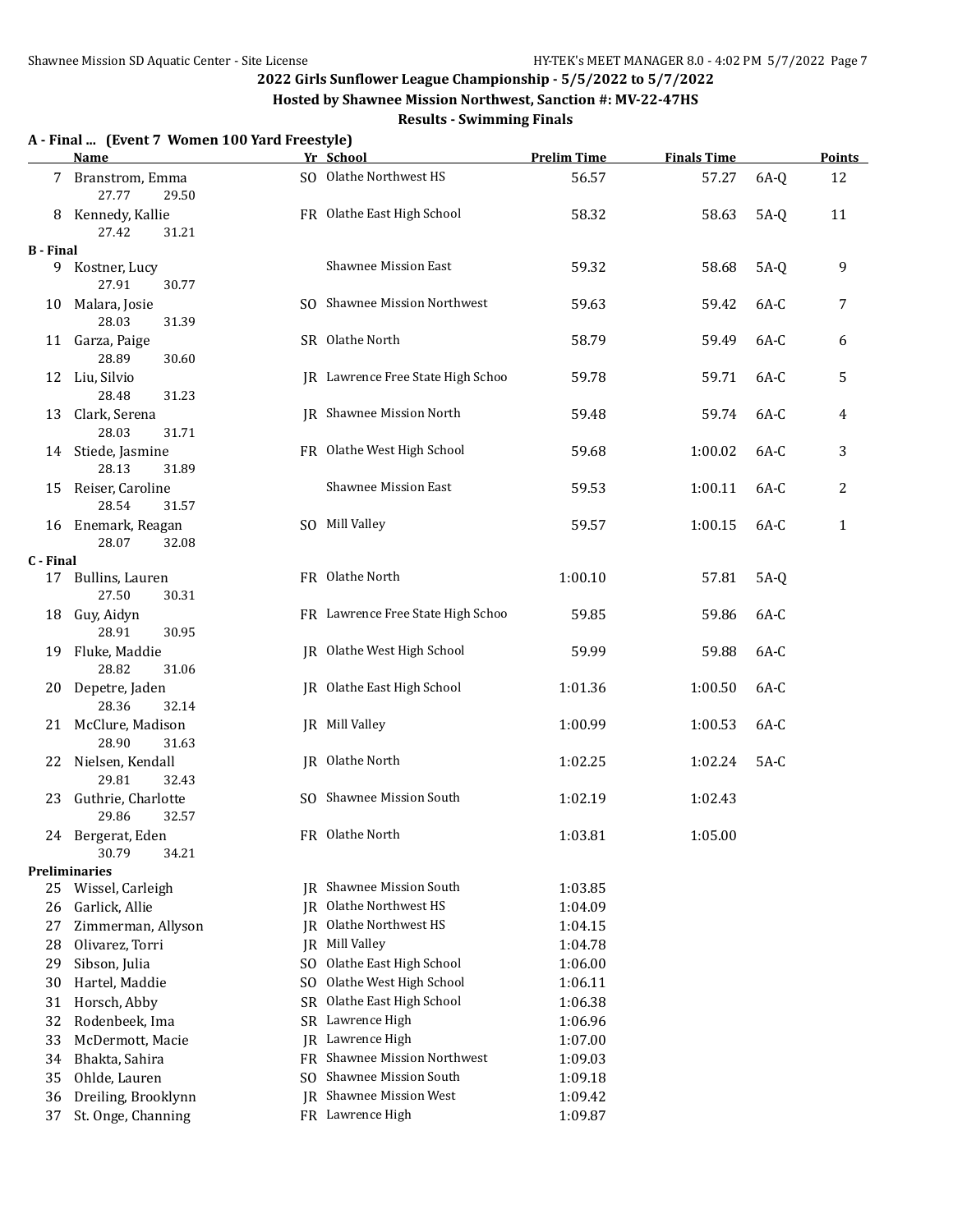**Hosted by Shawnee Mission Northwest, Sanction #: MV-22-47HS**

|                  | Preliminaries  (Event 7 Women 100 Yard Freestyle)<br><b>Name</b> |                |                                                            | Yr School |                             |                                   |       | <b>Prelim Time</b> | <b>Finals Time</b> |        | <b>Points</b> |
|------------------|------------------------------------------------------------------|----------------|------------------------------------------------------------|-----------|-----------------------------|-----------------------------------|-------|--------------------|--------------------|--------|---------------|
| 38               | Wilson, Hannah                                                   |                |                                                            |           |                             | JR Shawnee Mission Northwest      |       | 1:10.41            |                    |        |               |
| 39               | Klish, Isabel                                                    |                |                                                            |           | SO Lawrence High            |                                   |       | 1:10.51            |                    |        |               |
| 40               | Linde, Amy                                                       |                |                                                            |           |                             | JR Olathe South High School       |       | 1:11.27            |                    |        |               |
|                  |                                                                  |                |                                                            |           | SO Shawnee Mission West     |                                   |       |                    |                    |        |               |
| 41               | VanWagner, Clara                                                 |                |                                                            |           |                             | SO Shawnee Mission Northwest      |       | 1:11.37            |                    |        |               |
| 42               | Patrick, Katelyn                                                 |                |                                                            |           |                             |                                   |       | 1:11.60            |                    |        |               |
| 43               | Stipe, Olivia                                                    |                |                                                            |           | SR Shawnee Mission West     |                                   |       | 1:14.26            |                    |        |               |
| $---$            | Tims, Maren                                                      |                |                                                            |           | SO Shawnee Mission West     |                                   |       | <b>DFS</b>         |                    |        |               |
|                  | Event 8 Women 500 Yard Freestyle<br><b>SFL Record:</b>           | 4:57.21        | $*$ 1982                                                   |           | <b>Debbie Risen</b>         |                                   |       | <b>SM West</b>     |                    |        |               |
|                  |                                                                  |                |                                                            |           |                             |                                   |       |                    |                    |        |               |
|                  |                                                                  |                | 5:47.22 6A-Q 6A Qualifying<br>5:58.52 5A-Q 5-1A Qualifying |           |                             |                                   |       |                    |                    |        |               |
|                  |                                                                  |                | 6:04.58 6A-C 6A Consideration                              |           |                             |                                   |       |                    |                    |        |               |
|                  |                                                                  |                | 6:16.45 5A-C 5-1A Consideration                            |           |                             |                                   |       |                    |                    |        |               |
|                  | Name                                                             |                |                                                            | Yr School |                             |                                   |       | <b>Prelim Time</b> | <b>Finals Time</b> |        | <b>Points</b> |
| A - Final        |                                                                  |                |                                                            |           |                             |                                   |       |                    |                    |        |               |
|                  | 1 Ward, Bradie                                                   |                |                                                            |           |                             | IR Lawrence Free State High Schoo |       | 5:12.59            | 5:09.20            | 6A-0   | 20            |
|                  | 27.01                                                            | 29.71          | 31.11                                                      | 31.49     | 31.59                       | 31.82                             | 31.67 | 31.55              |                    |        |               |
|                  | 32.00                                                            | 31.25          |                                                            |           |                             |                                   |       |                    |                    |        |               |
|                  | 2 Jacobs, Mia                                                    |                |                                                            |           |                             | FR Olathe South High School       |       | 5:20.74            | 5:19.09            | 6A-0   | 17            |
|                  | 27.88                                                            | 30.63          | 31.65                                                      | 32.18     | 32.27                       | 32.53                             | 32.78 | 32.79              |                    |        |               |
|                  | 33.44                                                            | 32.94          |                                                            |           |                             |                                   |       |                    |                    |        |               |
| 3                | Braden, Carmen                                                   |                |                                                            |           | SR Lawrence High            |                                   |       | 5:22.58            | 5:21.89            | 6A-0   | 16            |
|                  | 29.14                                                            | 31.39          | 31.79                                                      | 32.12     | 32.24                       | 32.93                             | 33.18 | 33.24              |                    |        |               |
|                  | 33.18                                                            | 32.68          |                                                            |           |                             |                                   |       |                    |                    |        |               |
| 4                | Nuckolls, Molly                                                  |                |                                                            |           |                             | SO Lawrence Free State High Schoo |       | 5:26.69            | 5:27.07            | $6A-0$ | 15            |
|                  | 28.82                                                            | 31.68          | 32.95                                                      | 33.18     | 33.30                       | 33.66                             | 33.62 | 33.64              |                    |        |               |
|                  | 33.97                                                            | 32.25          |                                                            |           |                             |                                   |       |                    |                    |        |               |
| 5                | Howard, Ella                                                     |                |                                                            |           | <b>Shawnee Mission East</b> |                                   |       | 5:42.67            | 5:37.57            | $6A-Q$ | 14            |
|                  | 29.46                                                            | 33.70          | 34.16                                                      | 34.50     | 34.60                       | 34.64                             | 35.79 | 34.14              |                    |        |               |
|                  | 34.11                                                            | 32.47          |                                                            |           |                             |                                   |       |                    |                    |        |               |
| 6                | Culley, Sydney                                                   |                |                                                            |           | SO Olathe North             |                                   |       | 5:35.09            | 5:39.77            | $6A-Q$ | 13            |
|                  | 29.72                                                            | 33.10          | 34.39                                                      | 34.87     | 35.12                       | 35.15                             | 35.20 | 34.97              |                    |        |               |
|                  | 34.44                                                            | 32.81          |                                                            |           |                             |                                   |       |                    |                    |        |               |
|                  | 7 Provost, Deanna                                                |                |                                                            |           | JR Olathe West High School  |                                   |       | 5:41.66            | 5:46.03            | $6A-Q$ | 12            |
|                  | 30.22                                                            | 33.67          | 33.89                                                      | 35.29     | 34.49                       | 35.35                             | 35.32 | 35.68              |                    |        |               |
|                  | 36.45                                                            | 35.67          |                                                            |           |                             |                                   |       |                    |                    |        |               |
| 8                | Donovan, Suzette                                                 |                |                                                            |           | JR Mill Valley              |                                   |       | 5:46.43            | 5:52.19            | $5A-Q$ | 11            |
|                  | 31.27                                                            | 34.04          | 34.95                                                      | 34.97     | 34.91                       | 35.94                             | 37.32 | 36.67              |                    |        |               |
|                  | 36.84                                                            | 35.28          |                                                            |           |                             |                                   |       |                    |                    |        |               |
| <b>B</b> - Final |                                                                  |                |                                                            |           | SO Olathe Northwest HS      |                                   |       |                    |                    |        |               |
|                  | 9 King, AnnMarie<br>29.94                                        |                |                                                            |           |                             | 35.57                             |       | 5:48.62            | 5:45.25            | $6A-Q$ | 9             |
|                  | 35.65                                                            | 33.89<br>34.48 | 34.93                                                      | 35.06     | 35.22                       |                                   | 34.84 | 35.67              |                    |        |               |
|                  | Marksz, Taylor                                                   |                |                                                            |           | FR Shawnee Mission West     |                                   |       | 5:57.60            |                    |        |               |
| 10               | 31.12                                                            | 33.88          | 34.83                                                      | 35.36     | 35.91                       | 35.66                             | 35.70 | 35.86              | 5:49.74            | $5A-Q$ | 7             |
|                  | 35.97                                                            | 35.45          |                                                            |           |                             |                                   |       |                    |                    |        |               |
|                  | 11 Sanders, Susan                                                |                |                                                            |           | FR Olathe Northwest HS      |                                   |       | 6:00.32            | 5:58.54            | 6A-C   | 6             |
|                  | 30.37                                                            | 34.66          | 35.86                                                      | 36.08     | 37.00                       | 37.61                             | 38.02 | 37.05              |                    |        |               |
|                  | 36.93                                                            | 34.96          |                                                            |           |                             |                                   |       |                    |                    |        |               |
|                  | 12 Griffin, Caroline                                             |                |                                                            |           | SO Olathe Northwest HS      |                                   |       | 6:09.04            | 6:01.75            | 6A-C   | 5             |
|                  | 31.57                                                            | 35.72          | 36.48                                                      | 36.98     | 37.36                       | 37.42                             | 37.27 | 36.58              |                    |        |               |
|                  | 37.10                                                            | 35.27          |                                                            |           |                             |                                   |       |                    |                    |        |               |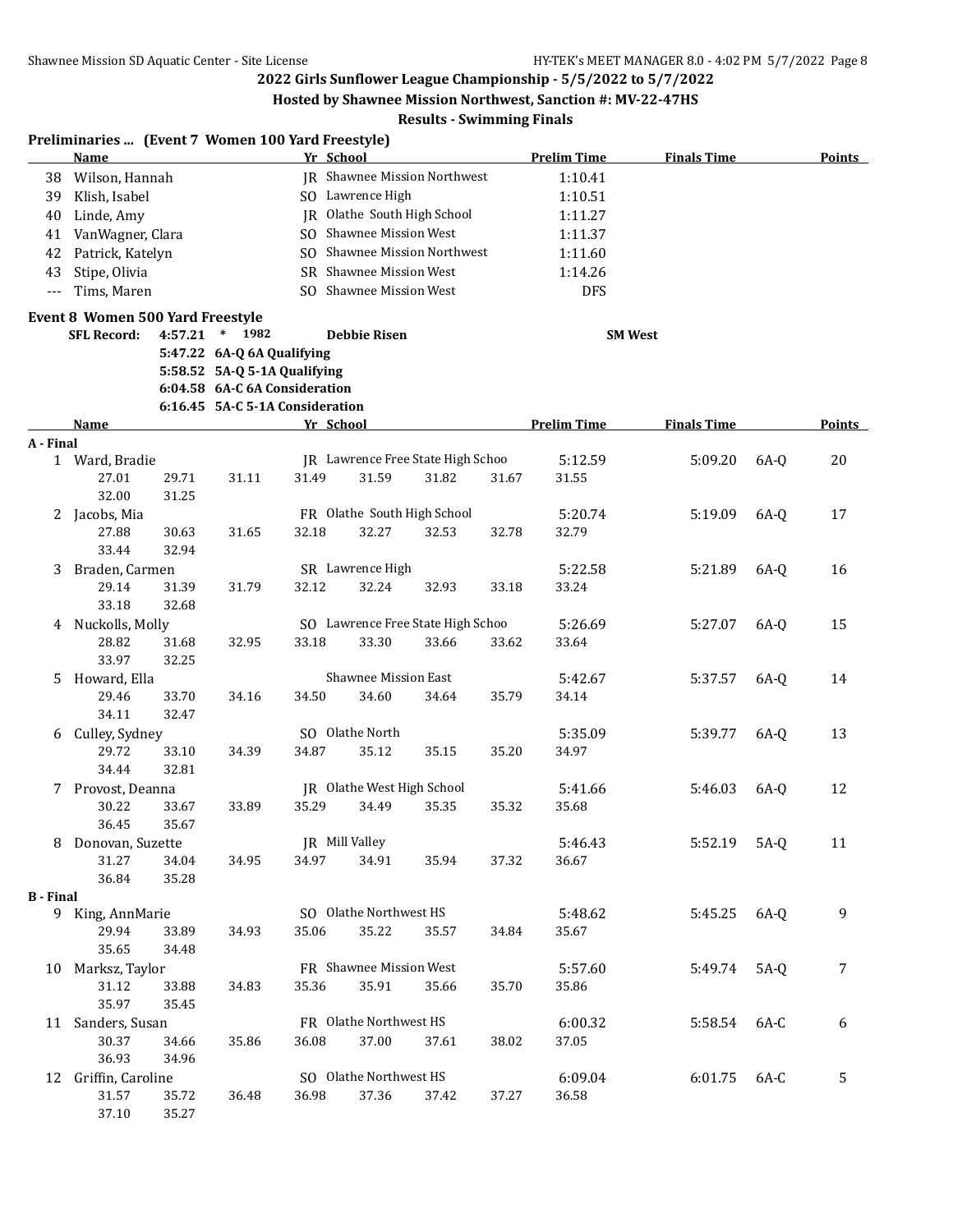**Hosted by Shawnee Mission Northwest, Sanction #: MV-22-47HS**

|           | B - Final  (Event 8 Women 500 Yard Freestyle)<br><b>Name</b> |                |                            | Yr School                       |                                     |       |                      | <b>Prelim Time</b>                              | <b>Finals Time</b>                 |        | <b>Points</b> |
|-----------|--------------------------------------------------------------|----------------|----------------------------|---------------------------------|-------------------------------------|-------|----------------------|-------------------------------------------------|------------------------------------|--------|---------------|
| 13        | Khosh, Nisa Kay                                              |                |                            |                                 | SR Lawrence Free State High Schoo   |       |                      | 6:07.51                                         | 6:06.31                            | $5A-C$ | 4             |
|           | 33.04<br>37.75                                               | 35.99<br>36.81 | 36.35                      | 36.61                           | 37.11                               | 37.04 | 37.89                | 37.72                                           |                                    |        |               |
|           | 14 Unekis, Paige                                             |                |                            |                                 | <b>JR</b> Lawrence High             |       |                      | 6:17.71                                         | 6:08.30                            | $5A-C$ | 3             |
|           | 31.60                                                        | 35.14          | 36.53                      | 36.87                           | 38.06                               | 38.57 | 38.67                | 38.52                                           |                                    |        |               |
|           | 38.20                                                        | 36.14          |                            |                                 |                                     |       |                      |                                                 |                                    |        |               |
| 15        | Stiles, Rachael                                              |                |                            |                                 | Shawnee Mission East                |       |                      | 6:18.36                                         | 6:17.81                            |        | 2             |
|           | 31.59<br>39.72                                               | 35.84<br>38.35 | 37.59                      | 38.08                           | 38.58                               | 38.97 | 39.22                | 39.87                                           |                                    |        |               |
|           | 16 Krug, Madi                                                |                |                            |                                 | SO Olathe East High School          |       |                      | 6:22.17                                         | 6:20.43                            |        | 1             |
|           | 33.38<br>38.70                                               | 38.18<br>35.54 | 38.86                      | 39.35                           | 39.41                               | 39.09 | 39.16                | 38.76                                           |                                    |        |               |
| C - Final |                                                              |                |                            |                                 |                                     |       |                      |                                                 |                                    |        |               |
| 17        | Zastrow, Ashley                                              |                |                            |                                 | Shawnee Mission East                |       |                      | 6:22.50                                         | 6:17.80                            |        |               |
|           | 31.36                                                        | 35.49          | 37.18                      | 38.50                           | 38.84                               | 39.00 | 40.23                | 40.28                                           |                                    |        |               |
|           | 39.16                                                        | 37.76          |                            |                                 |                                     |       |                      |                                                 |                                    |        |               |
|           | 18 Lee, Eileen                                               | 36.68          |                            |                                 | SO Olathe East High School<br>39.47 |       |                      | 6:29.83                                         | 6:21.52                            |        |               |
|           | 32.85<br>39.41                                               | 36.84          | 38.57                      | 38.67                           |                                     | 39.40 | 40.00                | 39.63                                           |                                    |        |               |
|           | 19 Randall, Savannah                                         |                |                            |                                 | SR Lawrence Free State High Schoo   |       |                      | 6:46.15                                         | 6:44.92                            |        |               |
|           | 36.40<br>40.49                                               | 40.02<br>39.98 | 40.91                      | 41.24                           | 41.77                               | 41.30 | 41.27                | 41.54                                           |                                    |        |               |
|           | <b>Preliminaries</b>                                         |                |                            |                                 |                                     |       |                      |                                                 |                                    |        |               |
|           | 18 Riscovallez, Mia                                          |                |                            |                                 | Shawnee Mission East                |       |                      | 6:28.49                                         |                                    |        |               |
|           | Event 9 Women 200 Yard Freestyle Relay                       |                |                            |                                 |                                     |       |                      |                                                 |                                    |        |               |
|           | <b>SFL Record:</b>                                           | 1:37.92        | $*$ 2015                   |                                 | <b>Free State</b>                   |       |                      | <b>Free</b>                                     |                                    |        |               |
|           |                                                              |                |                            |                                 |                                     |       |                      | Anderson, Campbell, Campbell, Sirimongkhon-Dyck |                                    |        |               |
|           |                                                              |                | 1:51.28 6A-Q 6A Qualifying |                                 |                                     |       |                      |                                                 |                                    |        |               |
|           |                                                              |                |                            | 1:52.97 5A-Q 5-1A Qualifying    |                                     |       |                      |                                                 |                                    |        |               |
|           |                                                              |                |                            | 1:56.84 6A-C 6A Consideration   |                                     |       |                      |                                                 |                                    |        |               |
|           |                                                              |                |                            | 1:58.62 5A-C 5-1A Consideration |                                     |       |                      |                                                 |                                    |        |               |
|           | <b>Team</b>                                                  |                |                            |                                 | <b>Relay</b>                        |       |                      | <b>Prelim Time</b>                              | <b>Finals Time</b>                 |        | <b>Points</b> |
| A - Final | 1 Lawrence Free State High Schoo                             |                |                            |                                 | A                                   |       |                      | 1:42.55                                         |                                    |        | 40            |
|           | 1) Engelbrecht, Liza SO                                      |                |                            | 2) Day, Emma SR                 |                                     |       |                      | 3) Wilson, Jocelyn FR                           | 1:40.72<br>4) McCullough, Halle JR | $6A-Q$ |               |
|           | 24.62                                                        | 26.07          | 25.30                      | 24.73                           |                                     |       |                      |                                                 |                                    |        |               |
| 2         | <b>Shawnee Mission East</b>                                  |                |                            |                                 | A                                   |       |                      | 1:43.01                                         | 1:41.40                            | $6A-Q$ | 34            |
|           | 1) Garrison, Francie<br>25.94                                | 25.82          | 25.61                      | 2) Barrett, Emmy<br>24.03       |                                     |       | 3) Howard, Ella      |                                                 | 4) Benjamin, Piper                 |        |               |
| 3         | Olathe West High School                                      |                |                            | A                               |                                     |       |                      | 1:46.09                                         | 1:44.83                            | $6A-Q$ | 32            |
|           | 1) Amos, Ella JR                                             |                |                            | 2) Fluke, Maddie JR             |                                     |       |                      | 3) Stiede, Jasmine FR                           | 4) Fink, Lydia SO                  |        |               |
|           | 27.45                                                        | 27.17          | 25.48                      | 24.73                           |                                     |       |                      |                                                 |                                    |        |               |
| 4         | Mill Valley                                                  |                |                            | $\boldsymbol{A}$                |                                     |       |                      | 1:46.96                                         | 1:45.61                            | $6A-Q$ | 30            |
|           | 1) Evans, Halee JR<br>26.80                                  | 27.08          | 26.91                      | 24.82                           | 2) Enemark, Reagan SO               |       |                      | 3) GarciaCuenca, Eva JR                         | 4) Hansen, Ella SO                 |        |               |
| 5.        | Olathe South High School                                     |                |                            | $\boldsymbol{\mathsf{A}}$       |                                     |       |                      | 1:46.46                                         | 1:46.06                            | 6A-Q   | 28            |
|           | 1) Jacobs, Kira FR<br>25.69                                  | 28.36          | 26.95                      | 2) Reno, Brenley SR<br>25.06    |                                     |       | 3) Bush, Macy JR     |                                                 | 4) Jacobs, Mia FR                  |        |               |
| 6         | Olathe North                                                 |                |                            | $\boldsymbol{A}$                |                                     |       |                      | 1:46.50                                         | 1:46.75                            | 6A-Q   | 26            |
|           | 1) Kim, Romee SR                                             |                |                            | 2) Garza, Paige SR              |                                     |       | 3) Culley, Sydney SO |                                                 | 4) Bullins, Lauren FR              |        |               |
|           | 27.50                                                        | 26.84          | 26.59                      | 25.82                           |                                     |       |                      |                                                 |                                    |        |               |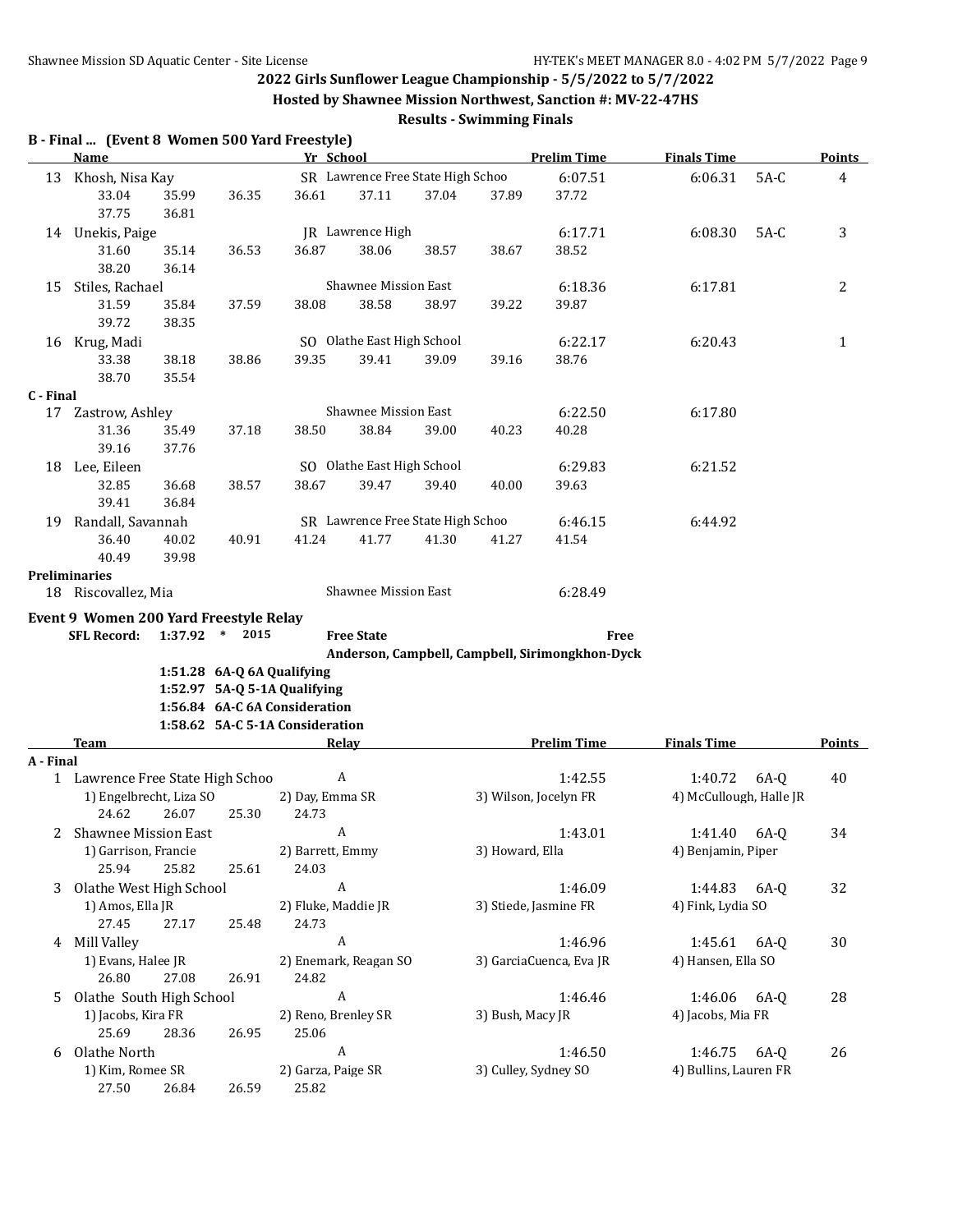32.36 34.00

**2022 Girls Sunflower League Championship - 5/5/2022 to 5/7/2022**

**Hosted by Shawnee Mission Northwest, Sanction #: MV-22-47HS**

|                       |                                                     |          |                |                                   | <b>Results - Swimming Finals</b> | $1103$ can by onawhere phosion for thirdst, ouncilon 111 primary 17 ho |                         |        |               |
|-----------------------|-----------------------------------------------------|----------|----------------|-----------------------------------|----------------------------------|------------------------------------------------------------------------|-------------------------|--------|---------------|
|                       | A - Final  (Event 9 Women 200 Yard Freestyle Relay) |          |                |                                   |                                  |                                                                        |                         |        |               |
|                       | Team                                                |          |                | <b>Relay</b>                      |                                  | <b>Prelim Time</b>                                                     | <b>Finals Time</b>      |        | <b>Points</b> |
|                       | 7 Olathe Northwest HS                               |          |                | $\boldsymbol{A}$                  |                                  | 1:47.61                                                                | 1:47.95                 | 6A-0   | 24            |
|                       | 1) Branstrom, Emma SO                               |          |                | 2) King, Abby SR                  |                                  | 3) Wong, Carrie FR                                                     | 4) King, AnnMarie SO    |        |               |
|                       | 27.97<br>26.50                                      | 26.76    | 26.72          | A                                 |                                  |                                                                        |                         |        |               |
| 8                     | Olathe East High School                             |          |                |                                   |                                  | 1:49.45                                                                | 1:48.48                 | 6A-0   | 22            |
|                       | 1) Depetre, Jaden JR                                |          |                | 2) Kennedy, Kallie FR             |                                  | 3) Horsch, Abby SR                                                     | 4) Garst, Adelyn SO     |        |               |
|                       | 27.39<br>26.43                                      | 28.24    | 26.42          |                                   |                                  |                                                                        |                         |        |               |
| <b>B</b> - Final<br>9 | Lawrence High                                       |          |                | A                                 |                                  | 1:50.09                                                                | 1:48.52 6A-0            |        | 18            |
|                       | 1) Jones, Ali SR                                    |          |                | 2) Myers-Arenth, Lulu JR          |                                  | 3) McDermott, Macie JR                                                 | 4) Braden, Carmen SR    |        |               |
|                       | 26.59<br>28.35                                      | 27.89    | 25.69          |                                   |                                  |                                                                        |                         |        |               |
|                       | <b>Shawnee Mission North</b>                        |          |                | A                                 |                                  | 1:52.88                                                                | 1:52.64                 |        | 14            |
| 10                    |                                                     |          |                |                                   |                                  |                                                                        |                         | $5A-Q$ |               |
|                       | 1) Clark, Serena JR                                 |          |                | 2) Turner, Evelyn SO              |                                  | 3) Dummermuth, Adele SR                                                | 4) Deckard, Madison SR  |        |               |
|                       | 27.02<br>28.59                                      | 28.89    | 28.14          |                                   |                                  |                                                                        |                         |        |               |
|                       | 11 Shawnee Mission South                            |          |                | A                                 |                                  | 1:53.61                                                                | 1:53.73                 | $6A-C$ | 12            |
|                       | 1) Wissel, Carleigh JR                              |          |                | 2) Wasco, Melody SO               |                                  | 3) Guthrie, Charlotte SO                                               | 4) Derr, Rosemary JR    |        |               |
|                       | 28.29<br>29.52                                      | 27.85    | 28.07          |                                   |                                  |                                                                        |                         |        |               |
|                       | 12 Shawnee Mission Northwest                        |          |                | A                                 |                                  | 1:56.18                                                                | 1:55.51                 | 6A-C   | 10            |
|                       | 1) Malara, Josie SO                                 |          | 2) Lee, Mya SO |                                   |                                  | 3) Graham, Mable SR                                                    | 4) Duewel, Luisa SO     |        |               |
|                       | 27.14<br>29.15                                      | 28.85    | 30.37          |                                   |                                  |                                                                        |                         |        |               |
|                       | <b>Shawnee Mission West</b>                         |          |                | A                                 |                                  | 1:52.30                                                                | <b>DQ</b>               |        |               |
|                       | Early take-off swimmer #3                           |          |                |                                   |                                  |                                                                        |                         |        |               |
|                       | 1) Kimble, Teagan SR                                |          |                | 2) Tims, Maren SO                 |                                  | 3) Marksz, Taylor FR                                                   | 4) Pedrigi, Samantha SO |        |               |
|                       | 28.66<br>28.52                                      | 28.35    | 26.83          |                                   |                                  |                                                                        |                         |        |               |
|                       | Event 10 Women 100 Yard Backstroke                  |          |                |                                   |                                  |                                                                        |                         |        |               |
|                       | <b>SFL Record:</b><br>55.16                         | $*$ 2015 |                | <b>Courtney Caldwell</b>          |                                  | <b>Free State</b>                                                      |                         |        |               |
|                       | 1:05.16 6A-Q 6A Qualifying                          |          |                |                                   |                                  |                                                                        |                         |        |               |
|                       | 1:07.94 5A-Q 5-1A Qualifying                        |          |                |                                   |                                  |                                                                        |                         |        |               |
|                       | 1:08.42 6A-C 6A Consideration                       |          |                |                                   |                                  |                                                                        |                         |        |               |
|                       | 1:11.34 5A-C 5-1A Consideration                     |          |                |                                   |                                  |                                                                        |                         |        |               |
|                       | Name                                                |          |                | Yr School                         |                                  | <b>Prelim Time</b>                                                     | <b>Finals Time</b>      |        | Points        |
| A - Final             |                                                     |          |                |                                   |                                  |                                                                        |                         |        |               |
|                       | 1 Hindman, Lolly                                    |          |                | JR Lawrence Free State High Schoo |                                  | 59.05                                                                  | 59.11                   | 6A-Q   | 20            |
|                       | 28.45<br>30.66                                      |          |                |                                   |                                  |                                                                        |                         |        |               |
|                       | 2 Jacobs, Kira                                      |          |                | FR Olathe South High School       |                                  | 1:00.17                                                                | 1:00.02                 | 6A-Q   | 17            |
|                       | 29.42<br>30.60                                      |          |                |                                   |                                  |                                                                        |                         |        |               |
| 3                     | Malik, Sasha                                        |          |                | Shawnee Mission East              |                                  | 59.76                                                                  | 1:00.88                 | $6A-Q$ | 16            |
|                       | 29.57<br>31.31                                      |          |                |                                   |                                  |                                                                        |                         |        |               |
|                       |                                                     |          |                |                                   |                                  |                                                                        |                         |        |               |
| 4                     | Gao, Gayla                                          |          |                | FR Lawrence Free State High Schoo |                                  | 1:01.83                                                                | 1:01.98                 | 6A-Q   | 15            |
|                       | 30.13<br>31.85                                      |          |                |                                   |                                  |                                                                        |                         |        |               |
| 5                     | Schmierer Knust, Gretchen                           |          |                | JR Shawnee Mission South          |                                  | 1:02.75                                                                | 1:02.34                 | $6A-Q$ | 14            |
|                       | 30.01<br>32.33                                      |          |                |                                   |                                  |                                                                        |                         |        |               |
| 6                     | Barrett, Emmy                                       |          |                | <b>Shawnee Mission East</b>       |                                  | 1:02.84                                                                | 1:02.56                 | 6A-Q   | 13            |
|                       | 30.73<br>31.83                                      |          |                |                                   |                                  |                                                                        |                         |        |               |
| 7                     | Wilson, Jocelyn                                     |          |                | FR Lawrence Free State High Schoo |                                  | 1:03.27                                                                | 1:02.70                 | $6A-Q$ | 12            |
|                       | 30.36<br>32.34                                      |          |                |                                   |                                  |                                                                        |                         |        |               |
| 8                     | Amos, Ella                                          |          |                | JR Olathe West High School        |                                  | 1:03.13                                                                | 1:03.61                 | 6A-Q   | 11            |
|                       | 33.21<br>30.40                                      |          |                |                                   |                                  |                                                                        |                         |        |               |
| <b>B</b> - Final      |                                                     |          |                |                                   |                                  |                                                                        |                         |        |               |
|                       | 9 Gunderman, Meg                                    |          |                | Shawnee Mission East              |                                  | 1:05.94                                                                | 1:05.20                 | $5A-Q$ | 9             |
|                       | 31.43<br>33.77                                      |          |                |                                   |                                  |                                                                        |                         |        |               |

10 GarciaCuenca, Eva JR Mill Valley 1:06.16 1:06.36 5A-Q 7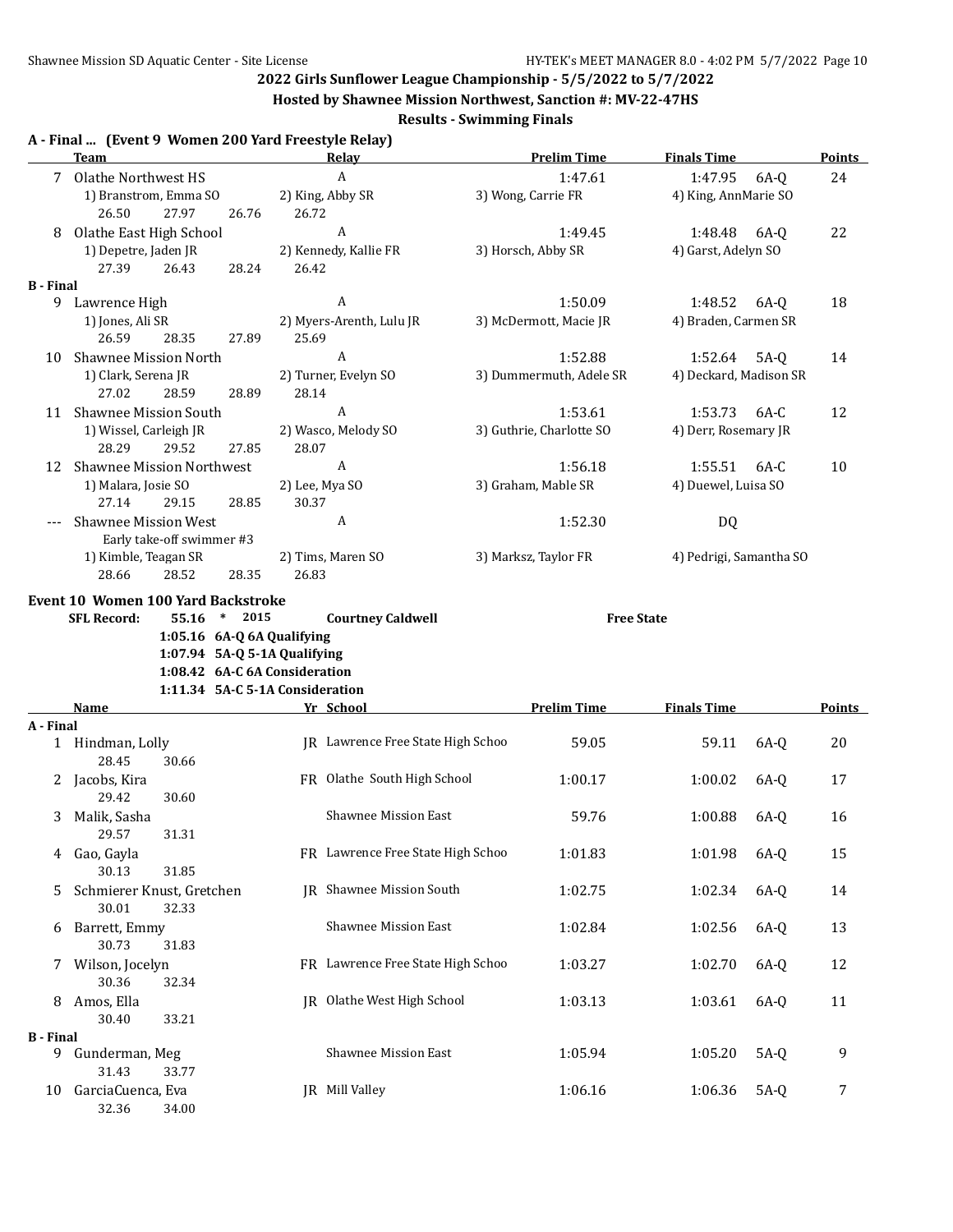**Hosted by Shawnee Mission Northwest, Sanction #: MV-22-47HS**

|           | B - Final  (Event 10 Women 100 Yard Backstroke)<br><b>Name</b>               |                                 | Yr School                         | <b>Prelim Time</b> | <b>Finals Time</b> |        | <b>Points</b> |
|-----------|------------------------------------------------------------------------------|---------------------------------|-----------------------------------|--------------------|--------------------|--------|---------------|
|           | 11 Pedrigi, Samantha<br>31.84<br>34.71                                       |                                 | SO Shawnee Mission West           | 1:06.27            | 1:06.55            | $5A-Q$ | 6             |
|           | 12 Reiser, Caroline<br>31.72<br>34.97                                        |                                 | <b>Shawnee Mission East</b>       | 1:05.33            | 1:06.69            | $5A-Q$ | 5             |
| 13        | Krussow, Tove<br>32.44<br>34.76                                              |                                 | JR Shawnee Mission South          | 1:05.10            | 1:07.20            | $5A-Q$ | 4             |
|           | 14 Jones, Abi<br>33.03<br>34.71                                              |                                 | IR Lawrence High                  | 1:07.90            | 1:07.74            | $5A-Q$ | 3             |
|           | 15 Hossler, Abbey<br>32.58<br>36.27                                          |                                 | SR Lawrence Free State High Schoo | 1:07.72            | 1:08.85            | $5A-C$ | 2             |
| 16        | Brock, Hannah<br>32.33<br>36.75                                              |                                 | SR Olathe East High School        | 1:09.23            | 1:09.08            | $5A-C$ | $\mathbf{1}$  |
| C - Final |                                                                              |                                 |                                   |                    |                    |        |               |
| 17        | Wegmann, Emily<br>32.80<br>37.27                                             |                                 | JR Olathe West High School        | 1:10.69            | 1:10.07            | $5A-C$ |               |
| 18        | Heidrick, Elise<br>33.92<br>36.51                                            |                                 | SR Olathe Northwest HS            | 1:10.69            | 1:10.43            | $5A-C$ |               |
|           | 19 Olivarez, Torri<br>33.76<br>37.69                                         |                                 | JR Mill Valley                    | 1:11.00            | 1:11.45            |        |               |
|           | 20 Godfrey, Lily<br>33.76<br>37.94                                           |                                 | SR Mill Valley                    | 1:11.80            | 1:11.70            |        |               |
|           | 21 McCabe, Georgia<br>33.24<br>38.84                                         |                                 | SO Shawnee Mission South          | 1:13.06            | 1:12.08            |        |               |
|           | 22 Kohart, Ava<br>35.51<br>37.93                                             |                                 | FR Lawrence High                  | 1:13.03            | 1:13.44            |        |               |
|           | 23 Wasco, Melody<br>35.79<br>39.12                                           |                                 | SO Shawnee Mission South          | 1:16.33            | 1:14.91            |        |               |
|           | 24 Cleveland, Sadie<br>35.65<br>41.64                                        |                                 | FR Olathe North                   | 1:16.18            | 1:17.29            |        |               |
|           | <b>Preliminaries</b>                                                         |                                 |                                   |                    |                    |        |               |
|           | 25 Swilor, Kendall                                                           |                                 | SR Olathe South High School       | 1:17.22            |                    |        |               |
| 26        | Duckworth, Taylor                                                            |                                 | SO Shawnee Mission North          | 1:17.99            |                    |        |               |
| 27        | Bergerat, Eden                                                               |                                 | FR Olathe North                   | 1:18.07            |                    |        |               |
| 28        | Randle, Rylee                                                                |                                 | FR Shawnee Mission West           | 1:19.64            |                    |        |               |
| 29        | Bhakta, Sahira                                                               |                                 | FR Shawnee Mission Northwest      | 1:20.16            |                    |        |               |
| 30        | Linde, Amy                                                                   |                                 | JR Olathe South High School       | 1:23.10            |                    |        |               |
| 31        | Gast, Elaine                                                                 |                                 | SO Shawnee Mission Northwest      | 1:29.71            |                    |        |               |
| 32        | Tanner, Kierra                                                               |                                 | <b>IR</b> Shawnee Mission West    | 1:31.22            |                    |        |               |
| $---$     | London, Addie                                                                |                                 | SR Lawrence High                  | <b>DFS</b>         |                    |        |               |
|           | <b>Event 11 Women 100 Yard Breaststroke</b><br><b>SFL Record:</b><br>1:05.77 | $*$ 2021                        |                                   | <b>SM East</b>     |                    |        |               |
|           |                                                                              | 1:13.82 6A-Q 6A Qualifying      | <b>Maeve Linscott</b>             |                    |                    |        |               |
|           |                                                                              | 1:17.51 6A-C 6A Consideration   |                                   |                    |                    |        |               |
|           |                                                                              | 1:18.14 5A-Q 5-1A Qualifying    |                                   |                    |                    |        |               |
|           |                                                                              | 1:22.04 5A-C 5-1A Consideration |                                   |                    |                    |        |               |
|           | Name                                                                         |                                 | Yr School                         | <b>Prelim Time</b> | <b>Finals Time</b> |        | <b>Points</b> |
| A - Final |                                                                              |                                 |                                   |                    |                    |        |               |
|           | 1 McCullough, Halle<br>30.72<br>34.28                                        |                                 | JR Lawrence Free State High Schoo | 1:07.21            | $1:05.00*$ 6A-Q    |        | 20            |
| 2         | Deedy, Anne<br>30.65<br>34.53                                                |                                 | <b>Shawnee Mission East</b>       | 1:06.89            | $1:05.18*$ 6A-Q    |        | 17            |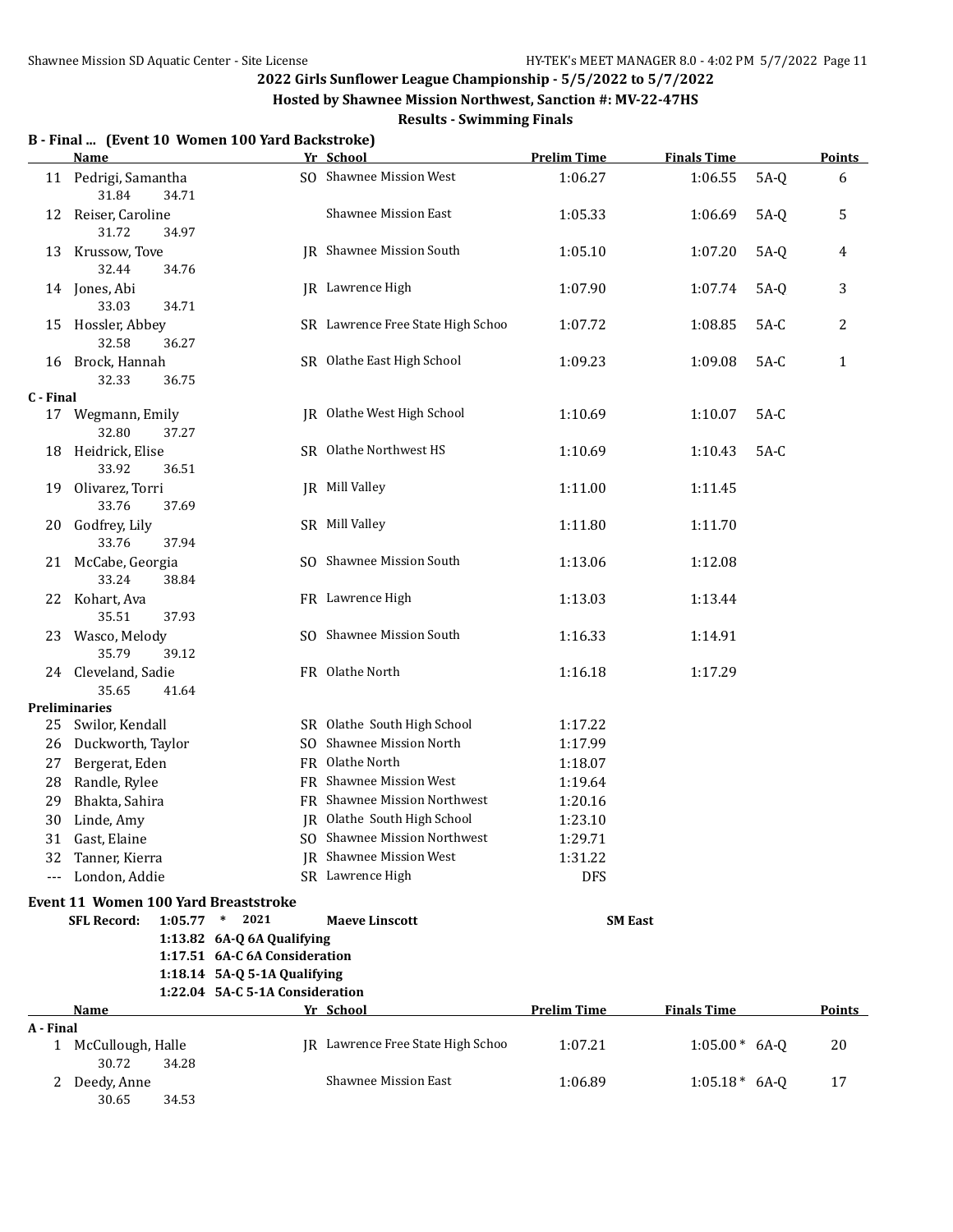**A - Final ... (Event 11 Women 100 Yard Breaststroke)**

### **2022 Girls Sunflower League Championship - 5/5/2022 to 5/7/2022**

**Hosted by Shawnee Mission Northwest, Sanction #: MV-22-47HS**

|                  | <b>Name</b>                             |     | Yr School                         | <b>Prelim Time</b> | <b>Finals Time</b> |        | <b>Points</b> |
|------------------|-----------------------------------------|-----|-----------------------------------|--------------------|--------------------|--------|---------------|
|                  | 3 Linscott, Maeve<br>31.39<br>34.47     |     | Shawnee Mission East              | 1:07.60            | 1:05.86            | 6A-Q   | 16            |
| 4                | Evans, Halee<br>31.99<br>37.31          |     | JR Mill Valley                    | 1:09.56            | 1:09.30            | 6A-Q   | 15            |
| 5.               | Bush, Macy<br>32.57<br>37.11            |     | JR Olathe South High School       | 1:09.39            | 1:09.68            | 6A-Q   | 14            |
| 6                | Jones, Ali<br>33.61<br>37.53            |     | SR Lawrence High                  | 1:11.42            | 1:11.14            | $6A-Q$ | 13            |
|                  | 7 Garst, Adelyn<br>33.95<br>38.92       |     | SO Olathe East High School        | 1:11.59            | 1:12.87            | 6A-Q   | 12            |
| 8                | Sandstrom, Caroline<br>34.75<br>38.84   |     | <b>Shawnee Mission East</b>       | 1:14.33            | 1:13.59            | 6A-Q   | 11            |
| <b>B</b> - Final |                                         |     |                                   |                    |                    |        |               |
|                  | 9 Ireland, Peighton<br>34.90<br>39.71   |     | <b>Shawnee Mission East</b>       | 1:14.78            | 1:14.61            | $6A-C$ | 9             |
|                  | 10 Kim, Romee<br>35.39<br>40.47         |     | SR Olathe North                   | 1:15.38            | 1:15.86            | 6A-C   | 7             |
|                  | 11 Ngo, Lexie<br>40.30<br>35.69         |     | FR Olathe South High School       | 1:16.02            | 1:15.99            | 6A-C   | 6             |
|                  | 12 Rood, Grace<br>35.18<br>41.37        |     | SR Shawnee Mission South          | 1:18.22            | 1:16.55            | 6A-C   | 5             |
|                  | 13 Seck, Allison<br>35.70<br>40.87      |     | SR Mill Valley                    | 1:16.26            | 1:16.57            | 6A-C   | 4             |
|                  | 14 Deckard, Madison<br>35.37<br>41.34   |     | SR Shawnee Mission North          | 1:18.25            | 1:16.71            | $6A-C$ | 3             |
|                  | 15 Khosh, Mina<br>35.07<br>41.77        |     | SR Lawrence Free State High Schoo | 1:15.43            | 1:16.84            | $6A-C$ | 2             |
|                  | 16 Whiteing, Maddy<br>36.43<br>41.30    |     | JR Olathe West High School        | 1:17.37            | 1:17.73            | $5A-Q$ | $\mathbf{1}$  |
| C - Final        |                                         |     |                                   |                    |                    |        |               |
|                  | 17 McClure, Madison<br>36.83<br>42.86   |     | JR Mill Valley                    | 1:19.99            | 1:19.69            | $5A-C$ |               |
|                  | 18 Frye, Clara<br>37.41<br>43.18        |     | SR Olathe East High School        | 1:23.16            | 1:20.59            | $5A-C$ |               |
|                  | 19 Myers-Arenth, Lulu<br>37.50<br>43.44 |     | <b>IR</b> Lawrence High           | 1:21.16            | 1:20.94            | $5A-C$ |               |
|                  | 20 Fowle, Camryn<br>37.18<br>44.79      |     | FR Lawrence Free State High Schoo | 1:20.18            | 1:21.97            | $5A-C$ |               |
|                  | 21 Lee, Mya<br>38.07<br>43.94           |     | SO Shawnee Mission Northwest      | 1:22.87            | 1:22.01            | $5A-C$ |               |
| 22               | Zimmerman, Allyson<br>37.99<br>44.42    |     | JR Olathe Northwest HS            | 1:20.75            | 1:22.41            |        |               |
| 23               | Derr, Rosemary<br>38.26<br>45.24        |     | <b>IR</b> Shawnee Mission South   | 1:23.10            | 1:23.50            |        |               |
|                  | 24 Morgan, Emory<br>40.84<br>45.90      |     | JR Olathe North                   | 1:25.90            | 1:26.74            |        |               |
|                  | <b>Preliminaries</b>                    |     |                                   |                    |                    |        |               |
| 25               | McLeod, Hannah                          | IR  | Mill Valley                       | 1:26.29            |                    |        |               |
| 26               | Giles, Elisa                            | IR  | Olathe South High School          | 1:27.91            |                    |        |               |
| 27               | Turner, Evelyn                          | SO. | Shawnee Mission North             | 1:28.01            |                    |        |               |
| 28               | Seyler, Colleen                         | FR. | Olathe East High School           | 1:28.72            |                    |        |               |
| 29               | Patrick, Katelyn                        | SO. | Shawnee Mission Northwest         | 1:29.35            |                    |        |               |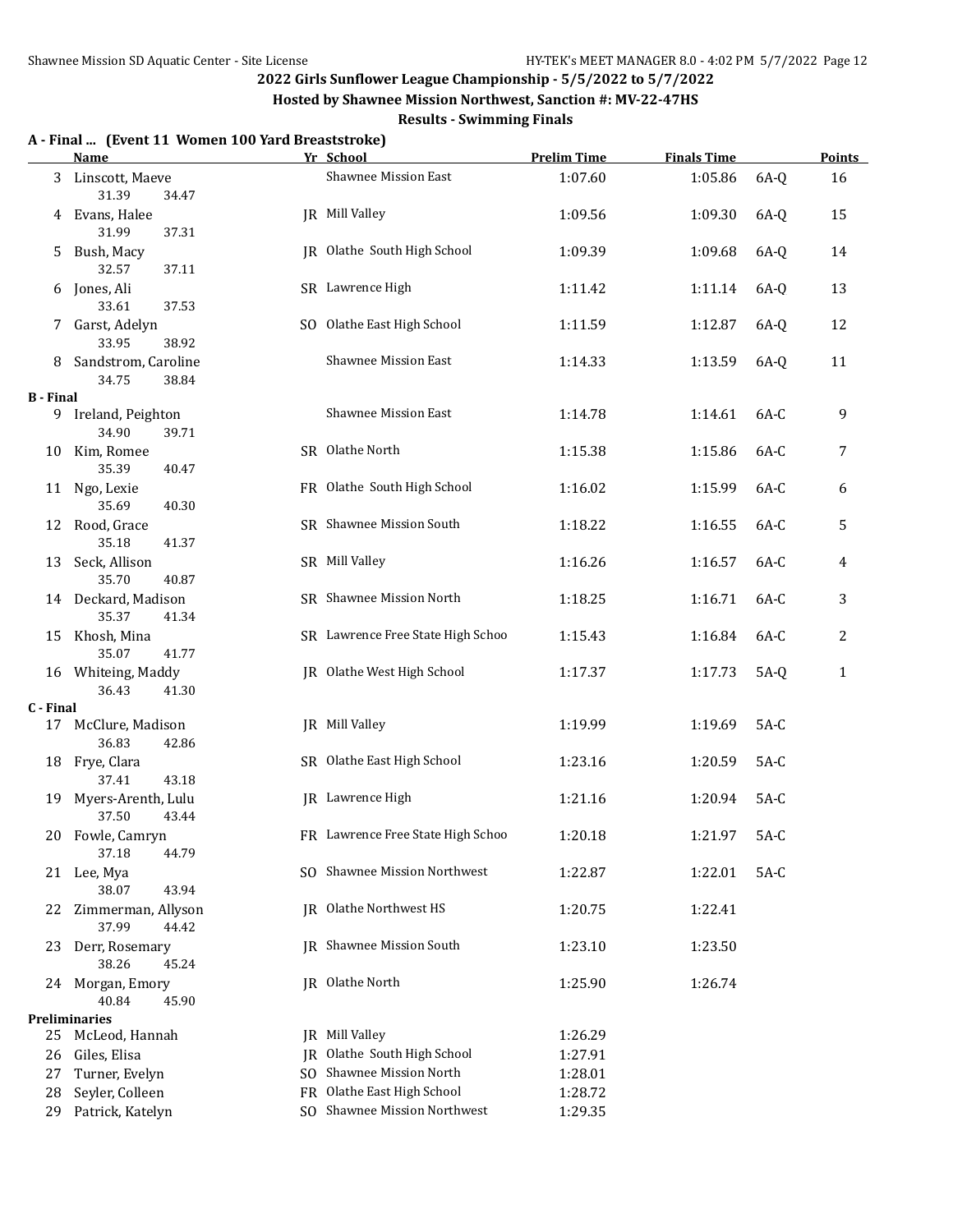**Hosted by Shawnee Mission Northwest, Sanction #: MV-22-47HS**

|                  | Preliminaries  (Event 11 Women 100 Yard Breaststroke)<br><b>Name</b> |       |                 | Yr School                              |         |                     | <b>Prelim Time</b>       | <b>Finals Time</b>              | <b>Points</b> |
|------------------|----------------------------------------------------------------------|-------|-----------------|----------------------------------------|---------|---------------------|--------------------------|---------------------------------|---------------|
| 30               | St. Onge, Channing                                                   |       |                 | FR Lawrence High                       |         |                     | 1:29.76                  |                                 |               |
| 31               | Outcalt, Lillie                                                      |       |                 | FR Lawrence Free State High Schoo      |         |                     | 1:29.88                  |                                 |               |
| 32               | Miner, Kaitlyn                                                       |       |                 | JR Olathe West High School             |         |                     | 1:30.36                  |                                 |               |
| 33               | Ohlde, Lauren                                                        |       |                 | SO Shawnee Mission South               |         |                     | 1:31.34                  |                                 |               |
| 34               | Duewel, Luisa                                                        |       | SO.             | <b>Shawnee Mission Northwest</b>       |         |                     | 1:32.29                  |                                 |               |
|                  | Niemann, Lucy                                                        |       | SO.             | <b>Shawnee Mission South</b>           |         |                     | 1:33.44                  |                                 |               |
| 35               |                                                                      |       |                 |                                        |         |                     |                          |                                 |               |
| 36               | Frigon, Addison                                                      |       | FR.             | Olathe East High School                |         |                     | 1:34.52                  |                                 |               |
| 37               | Foshee, Audrey                                                       |       | SO.             | <b>Shawnee Mission West</b>            |         |                     | 1:38.92                  |                                 |               |
| $---$            | Stipe, Olivia                                                        |       |                 | SR Shawnee Mission West                |         |                     | <b>DFS</b>               |                                 |               |
|                  | Event 12 Women 400 Yard Freestyle Relay                              |       |                 |                                        |         |                     |                          |                                 |               |
|                  | <b>SFL Record:</b><br>$3:34.15$ *                                    | 2015  |                 | <b>Free State</b>                      |         |                     | <b>Free</b>              |                                 |               |
|                  |                                                                      |       |                 | Campbell, Campbelll, Walpole, Caldwell |         |                     |                          |                                 |               |
|                  | 4:09.85 6A-Q 6A Qualifying                                           |       |                 |                                        |         |                     |                          |                                 |               |
|                  | 4:10.83 5A-Q 5-1A Qualifying                                         |       |                 |                                        |         |                     |                          |                                 |               |
|                  | 4:22.34 6A-C 6A Consideration                                        |       |                 |                                        |         |                     |                          |                                 |               |
|                  | 4:23.37 5A-C 5-1A Consideration                                      |       |                 |                                        |         |                     |                          |                                 |               |
|                  | <b>Team</b>                                                          |       |                 | Relay                                  |         |                     | <b>Prelim Time</b>       | <b>Finals Time</b>              | <b>Points</b> |
| A - Final        |                                                                      |       |                 |                                        |         |                     |                          |                                 |               |
|                  | 1 Lawrence Free State High Schoo                                     |       |                 | A                                      |         |                     | 3:40.46                  | 3:36.02                         | 6A-0<br>40    |
|                  | 1) Ward, Bradie JR                                                   |       |                 | 2) Day, Emma SR                        |         |                     | 3) Engelbrecht, Liza SO  | 4) Packard, Samantha JR         |               |
|                  | 25.58<br>52.78                                                       | 26.85 | 56.33           | 25.51                                  | 53.66   | 25.52               | 53.25                    |                                 |               |
| 2                | <b>Shawnee Mission East</b>                                          |       |                 | A                                      |         |                     | 3:55.50                  | 3:46.49                         | 34<br>6A-Q    |
|                  | 1) Linscott, Maeve                                                   |       | 2) Malik, Sasha |                                        |         | 3) Barrett, Emmy    |                          | 4) Deedy, Anne                  |               |
|                  | 27.03<br>57.15                                                       | 26.62 | 56.48           | 27.35                                  | 57.41   | 26.63               | 55.45                    |                                 |               |
| 3                | Olathe Northwest HS                                                  |       |                 | A                                      |         |                     | 3:56.34                  | 3:55.19                         | 32<br>6A-Q    |
|                  | 1) Branstrom, Emma SO                                                |       |                 | 2) King, Abby SR                       |         | 3) Wong, Carrie FR  |                          | 4) King, AnnMarie SO            |               |
|                  | 27.94<br>57.82                                                       | 28.83 | 1:00.78         | 27.58                                  | 58.70   | 27.42               | 57.89                    |                                 |               |
| 4                | Olathe West High School                                              |       |                 | A                                      |         |                     | 3:55.54                  | 3:55.77                         | 30<br>6A-0    |
|                  | 1) Provost, Deanna JR                                                |       |                 | 2) Fluke, Maddie JR                    |         |                     | 3) Stiede, Jasmine FR    | 4) Fink, Lydia SO               |               |
|                  | 28.79<br>1:00.84                                                     | 28.34 | 1:00.30         | 27.01                                  | 59.08   | 25.75               | 55.55                    |                                 |               |
| 5                | Lawrence High                                                        |       |                 | A                                      |         |                     | 3:56.94                  | 3:58.52                         | 6A-0<br>28    |
|                  | 1) Braden, Carmen SR                                                 |       |                 | 2) Unekis, Paige JR                    |         | 3) Jones, Abi JR    |                          | 4) Jones, Ali SR                |               |
|                  | 27.00<br>56.08                                                       | 29.89 | 1:03.42         | 29.03                                  | 1:01.49 | 27.34               | 57.53                    |                                 |               |
| 6                | <b>Shawnee Mission South</b>                                         |       |                 | A                                      |         |                     | 4:03.06                  | 4:02.23                         | $6A-Q$<br>26  |
|                  | 1) Krussow, Tove JR                                                  |       |                 | 2) Rood, Grace SR                      |         |                     | 3) Guthrie, Charlotte SO | 4) Schmierer Knust, Gretchen JR |               |
|                  | 28.08<br>58.06                                                       | 29.57 | 1:02.86         | 29.22                                  | 1:02.11 | 28.27               | 59.20                    |                                 |               |
|                  | 7 Mill Valley                                                        |       |                 | $\boldsymbol{A}$                       |         |                     | 4:14.15                  | 4:09.01                         | $6A-Q$<br>24  |
|                  | 1) Donovan, Suzette JR                                               |       |                 | 2) Olivarez, Torri JR                  |         |                     | 3) McClure, Madison JR   | 4) Enemark, Reagan SO           |               |
|                  | 29.36<br>1:02.97                                                     | 29.60 | 1:02.97         | 28.64                                  | 1:01.63 | 28.38               | 1:01.44                  |                                 |               |
| 8                | <b>Shawnee Mission West</b>                                          |       |                 | $\boldsymbol{A}$                       |         |                     | 4:12.63                  | 4:15.87 6A-C                    | 22            |
|                  | 1) Kimble, Teagan SR                                                 |       |                 | 2) Tims, Maren SO                      |         |                     | 3) Marksz, Taylor FR     | 4) Pedrigi, Samantha SO         |               |
|                  | 29.46<br>1:04.03                                                     | 30.77 | 1:06.14         | 30.67                                  |         | 28.62               | 1:01.12                  |                                 |               |
| <b>B</b> - Final |                                                                      |       |                 |                                        | 1:04.58 |                     |                          |                                 |               |
| 9                | Shawnee Mission North                                                |       |                 | $\boldsymbol{A}$                       |         |                     | 4:17.76                  | 4:12.66                         | 6A-C<br>18    |
|                  | 1) Clark, Serena JR                                                  |       |                 | 2) Dummermuth, Adele SR                |         | 3) Culley, Naomi JR |                          | 4) Deckard, Madison SR          |               |
|                  | 27.99<br>59.74                                                       | 29.90 | 1:05.05         | 29.46                                  |         |                     | 1:04.86                  |                                 |               |
|                  |                                                                      |       |                 |                                        | 1:03.01 | 31.63               |                          |                                 |               |
|                  | 10 Olathe East High School                                           |       |                 | $\boldsymbol{A}$                       |         |                     | 4:24.74                  | 4:22.88                         | $5A-C$<br>14  |
|                  | 1) Krug, Madi SO                                                     |       |                 | 2) Depetre, Jaden JR                   |         |                     | 3) Frigon, Addison FR    | 4) Lee, Eileen SO               |               |
|                  | 32.28<br>1:07.36                                                     | 28.51 | 1:00.64         | 31.93                                  | 1:08.27 | 32.30               | 1:06.61                  |                                 |               |
| 11               | Olathe North                                                         |       |                 | A                                      |         |                     | 4:29.57                  | 4:36.71                         | 12            |
|                  | 1) Bergerat, Eden FR                                                 |       |                 | 2) Morgan, Emory JR                    |         |                     | 3) Cleveland, Sadie FR   | 4) Nielsen, Kendall JR          |               |
|                  | 31.56 1:06.31                                                        | 32.40 | 1:08.41         | 35.52                                  | 1:18.42 |                     | 29.87 1:03.57            |                                 |               |